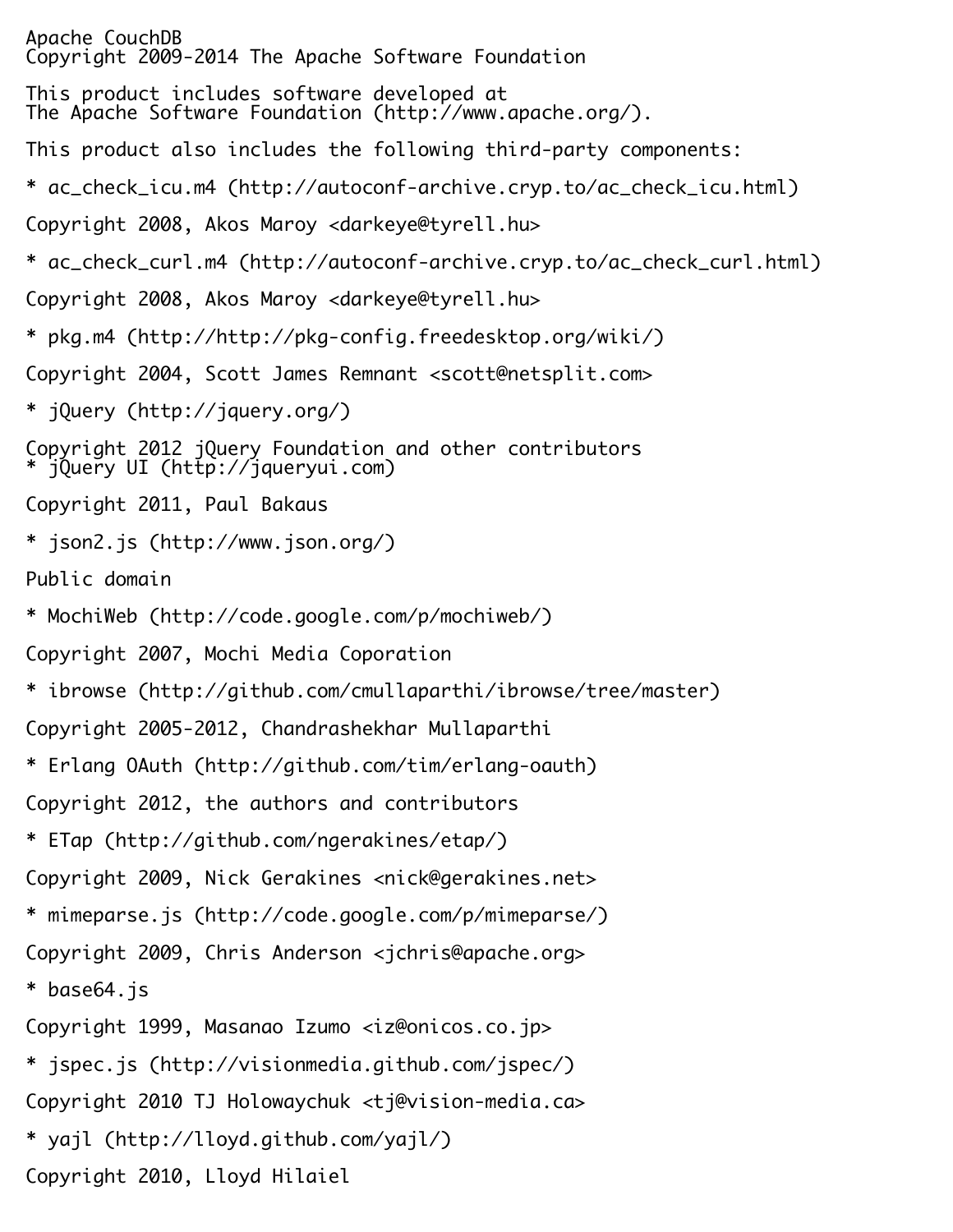\* snappy (http://code.google.com/p/snappy/)

```
Copyright 2005, Google Inc.
```
- \* snappy-erlang-nif (https://github.com/fdmanana/snappy-erlang-nif)
- Copyright 2011, Filipe David Manana <fdmanana@apache.org>
- \* CoffeeScript (http://coffeescript.org/)
- Copyright 2011, Jeremy Ashkenas
- \* Sphinx (http://sphinx-doc.org/) Copyright 2011, the Sphinx team
- \* Sizzle (http://sizzlejs.com/) Copyright 2010, The Dojo Foundation \* Underscore.js 1.4.2 (http://underscorejs.org)
- Copyright 2012, Jeremy Ashkenas
- \* almond.js (http://github.com/jrburke/almond)
- Copyright 2011, The Dojo Foundation
- \* backbone.js (http://backbonejs.org/)
- Copyright 2012, Jeremy Ashkenas, DocumentCloud Inc.
- \* Bootstrap (http://twitter.github.com/bootstrap/)
- Copyright 2012, Twitter, Inc.
- \* d3.js (http://d3js.org)
- Copyright 2012, Michael Bostock
- \* Lodash (http://lodash.com/)
- Copyright 2012, John-David Dalton <http://allyoucanleet.com/>
- \* nvd3.js (http://nvd3.org/)
- Copyright 2012, Novus Partners, Inc.
- \* backbone.layoutmanager.js (https://github.com/tbranyen/backbone.layoutmanager)
- Copyright 2012, Tim Branyen (@tbranyen)
- \* prettify.js (http://code.google.com/p/google-code-prettify/)
- Copyright 2011, Mike Samuel et al
- \* PouchDB (https://github.com/daleharvey/pouchdb)
- Copyright 2012, Dale Harvey et al
- \* require.js (https://github.com/jrburke/requirejs)
- Copyright (c) 2010-2011, The Dojo Foundation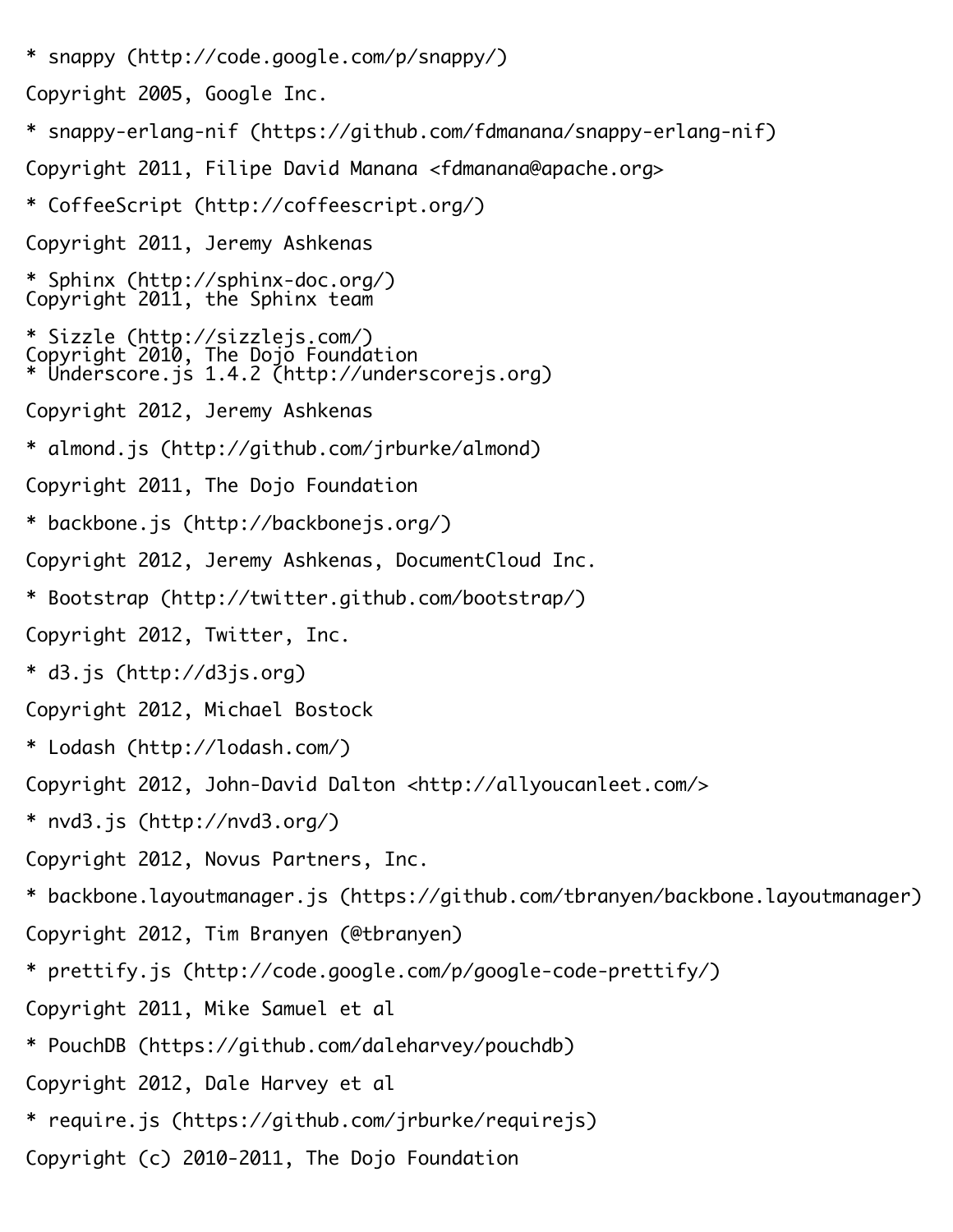- \* jquery.form.js (https://github.com/malsup/form/) Copyright 2006-2013 (c) M. Alsup \* couch\_dbupdates Copyright 2012, Benoît Chesneau <benoitc@refuge.io> \* mocha.js (https://github.com/visionmedia/mocha) Copyright (c) 2011-2013 TJ Holowaychuk <tj@vision-media.ca> \* chaijs https://github.com/chaijs Copyright (c) 2011-2013 Jake Luer jake@alogicalparadox.com \* sinon-chai Copyright © 2012–2013 Domenic Denicola <domenic@domenicdenicola.com> \* spin.js Copyright (c) 2011 Felix Gnass [fgnass at neteye dot de] \* font-awesome http://fortawesome.github.io/Font-Awesome/ Copyright (c) 2013 Dave Gandy \* httpdomain.py (https://bitbucket.org/birkenfeld/sphinx-contrib/src/6a3a8ca714c fce957530890d0431d9a7b88c930f/httpdomain/sphinxcontrib/httpdomain.py?at=httpdoma in-1.1.9) Copyright (c) 2010, Hong Minhee <minhee@dahlia.kr> \* externals.rst (http://davispj.com/2010/09/26/new-couchdb-externals-api.html) Copyright 2008-2010, Paul Joseph Davis <paul.joseph.davis@gmail.com> \* protocol.rst (http://www.dataprotocols.org/en/latest/couchdb\_replication.html) Copyright 2011-2013, Benoît Chesneau <benoitc@refuge.io> \* views/intro.rst views/nosql.rst views/pagination.rst Copyright 2013, Creative Commons Attribution license \* share/doc/src/couchapp/views/joins.rst (Using View Collation) Copyright 2007, Christopher Lenz <cmlenz@gmail.com> \* share/doc/src/templates/couchdb/domainindex.html Copyright 2007-2011 by the Sphinx team \* sandbox.js https://github.com/KlausTrainer/sandbox.js (c) 2013 Klaus Trainer \* ace editor https://github.com/ajaxorg/ace Copyright (c) 2010, Ajax.org B.V.
	- \* src/fauxton/asserts/js/plugins/cloudant.pagingcollection.js
	- Copyright (c) 2014, Cloudant http://cloudant.com

Apache License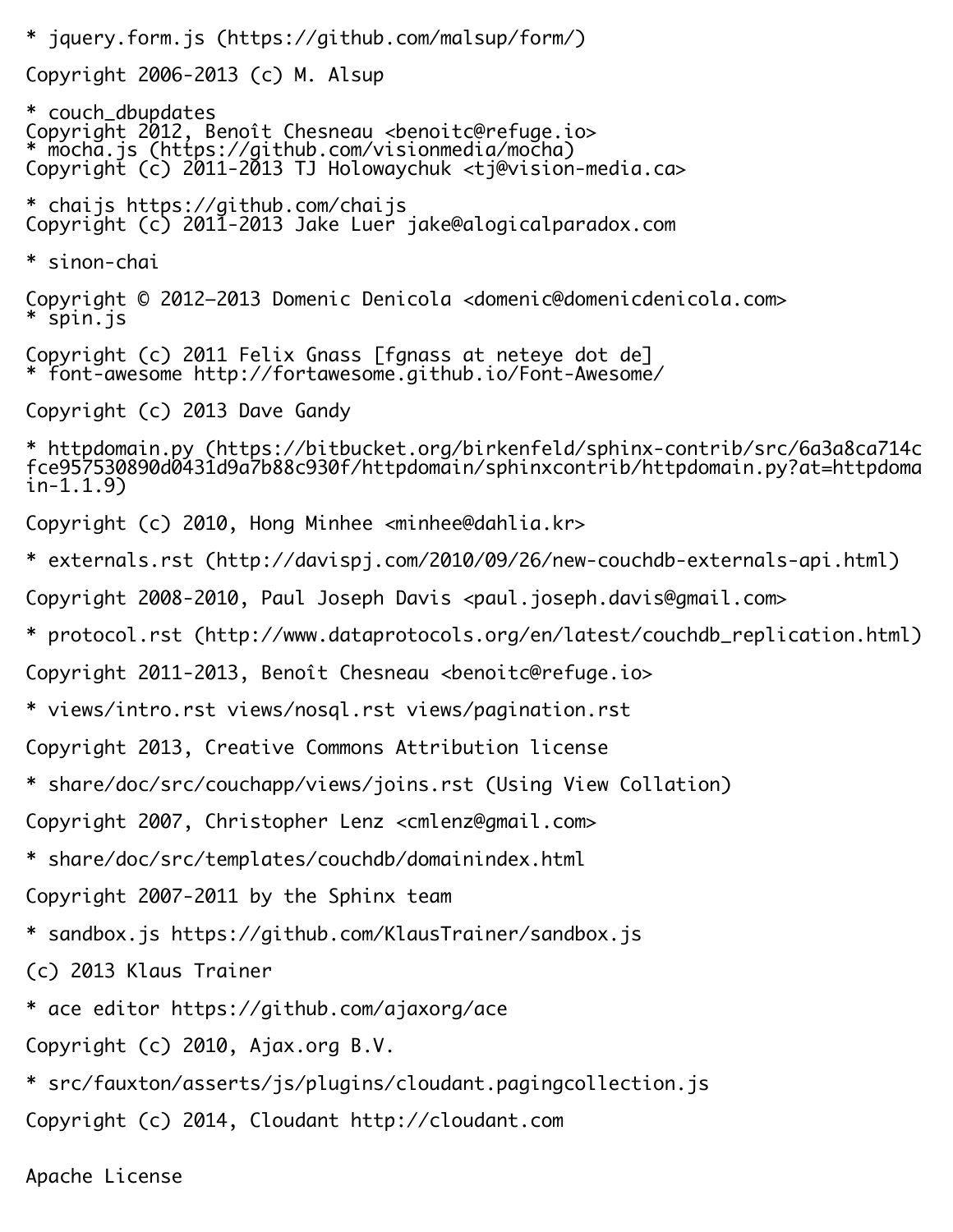Version 2.0, January 2004 http://www.apache.org/licenses/

TERMS AND CONDITIONS FOR USE, REPRODUCTION, AND DISTRIBUTION

1. Definitions.

"License" shall mean the terms and conditions for use, reproduction, and distribution as defined by Sections 1 through 9 of this document.

"Licensor" shall mean the copyright owner or entity authorized by the copyright owner that is granting the License.

"Legal Entity" shall mean the union of the acting entity and all other entities that control, are controlled by, or are under common control with that entity. For the purposes of this definition, "control" means (i) the power, direct or indirect, to cause the direction or management of such entity, whether by contract or otherwise, or (ii) ownership of fifty percent (50%) or more of the outstanding shares, or (iii) beneficial ownership of such entity.

"You" (or "Your") shall mean an individual or Legal Entity exercising permissions granted by this License.

"Source" form shall mean the preferred form for making modifications, including but not limited to software source code, documentation source, and configuration files.

"Object" form shall mean any form resulting from mechanical transformation or translation of a Source form, including but not limited to compiled object code, generated documentation, and conversions to other media types.

"Work" shall mean the work of authorship, whether in Source or Object form, made available under the License, as indicated by a copyright notice that is included in or attached to the work (an example is provided in the Appendix below).

"Derivative Works" shall mean any work, whether in Source or Object form, that is based on (or derived from) the Work and for which the editorial revisions, annotations, elaborations, or other modifications represent, as a whole, an original work of authorship. For the purposes of this License, Derivative Works shall not include works that remain separable from, or merely link (or bind by name) to the interfaces of, the Work and Derivative Works thereof.

"Contribution" shall mean any work of authorship, including the original version of the Work and any modifications or additions to that Work or Derivative Works thereof, that is intentionally submitted to Licensor for inclusion in the Work by the copyright owner or by an individual or Legal Entity authorized to submit on behalf of the copyright owner. For the purposes of this definition, "submitted" means any form of electronic, verbal, or written communication sent to the Licensor or its representatives, including but not limited to communication on electronic mailing lists, source code control systems, and issue tracking systems that are managed by, or on behalf of, the Licensor for the purpose of discussing and improving the Work, but excluding communication that is conspicuously marked or otherwise designated in writing by the copyright owner as "Not a Contribution."

"Contributor" shall mean Licensor and any individual or Legal Entity on behalf of whom a Contribution has been received by Licensor and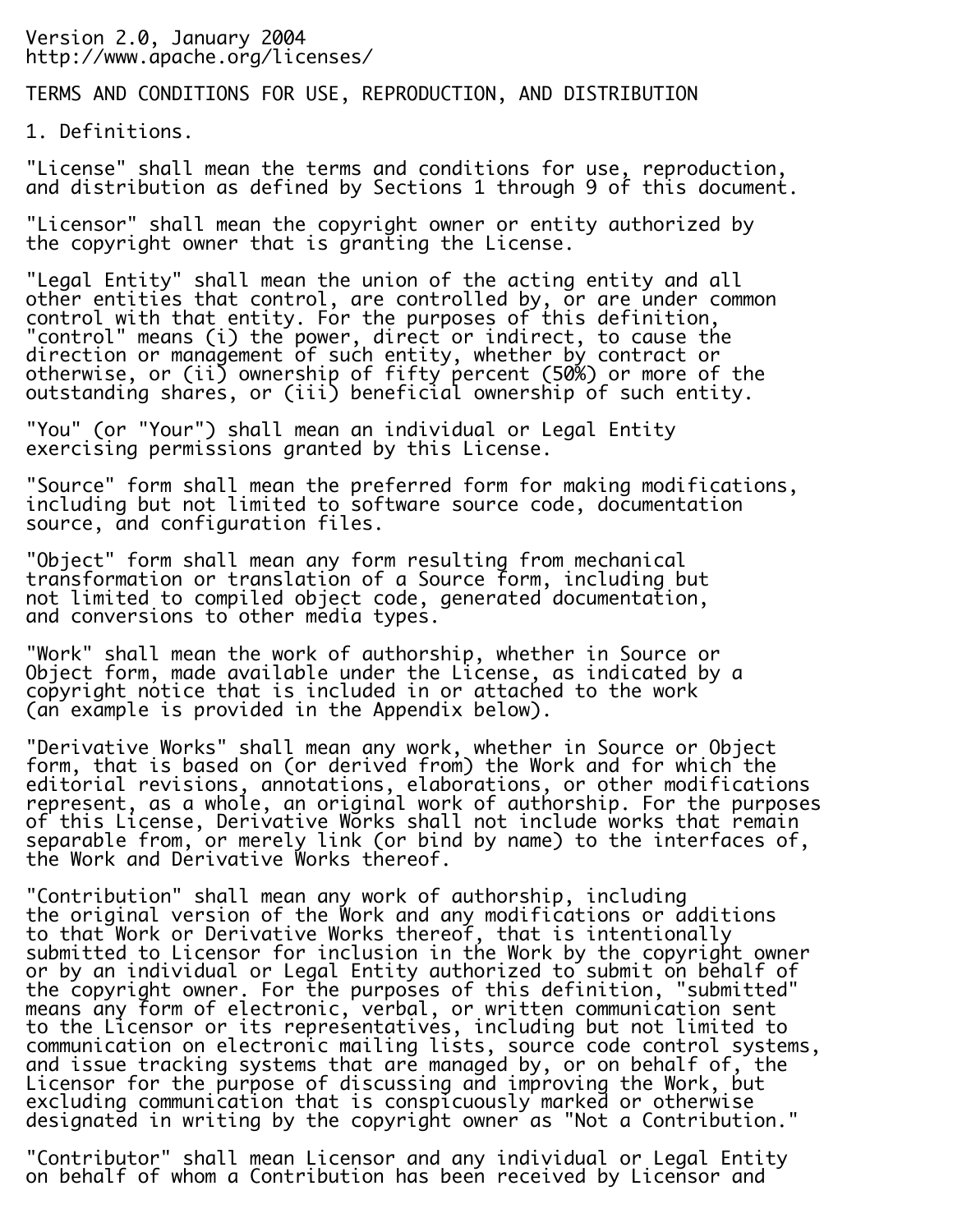subsequently incorporated within the Work.

2. Grant of Copyright License. Subject to the terms and conditions of this License, each Contributor hereby grants to You a perpetual, worldwide, non-exclusive, no-charge, royalty-free, irrevocable copyright license to reproduce, prepare Derivative Works of, publicly display, publicly perform, sublicense, and distribute the Work and such Derivative Works in Source or Object form.

3. Grant of Patent License. Subject to the terms and conditions of this License, each Contributor hereby grants to You a perpetual, worldwide, non-exclusive, no-charge, royalty-free, irrevocable (except as stated in this section) patent license to make, have made, use, offer to sell, sell, import, and otherwise transfer the Work, where such license applies only to those patent claims licensable by such Contributor that are necessarily infringed by their Contribution(s) alone or by combination of their Contribution(s) with the Work to which such Contribution(s) was submitted. If You institute patent litigation against any entity (including a cross-claim or counterclaim in a lawsuit) alleging that the Work or a Contribution incorporated within the Work constitutes direct or contributory patent infringement, then any patent licenses granted to You under this License for that Work shall terminate as of the date such litigation is filed.

4. Redistribution. You may reproduce and distribute copies of the Work or Derivative Works thereof in any medium, with or without modifications, and in Source or Object form, provided that You meet the following conditions:

(a) You must give any other recipients of the Work or Derivative Works a copy of this License; and

(b) You must cause any modified files to carry prominent notices stating that You changed the files; and

(c) You must retain, in the Source form of any Derivative Works that You distribute, all copyright, patent, trademark, and attribution notices from the Source form of the Work, excluding those notices that do not pertain to any part of the Derivative Works; and

(d) If the Work includes a "NOTICE" text file as part of its distribution, then any Derivative Works that You distribute must include a readable copy of the attribution notices contained within such NOTICE file, excluding those notices that do not pertain to any part of the Derivative Works, in at least one of the following places: within a NOTICE text file distributed as part of the Derivative Works; within the Source form or documentation, if provided along with the Derivative Works; or, within a display generated by the Derivative Works, if and wherever such third-party notices normally appear. The contents of the NOTICE file are for informational purposes only and do not modify the License. You may add Your own attribution notices within Derivative Works that You distribute, alongside or as an addendum to the NOTICE text from the Work, provided that such additional attribution notices cannot be construed as modifying the License.

You may add Your own copyright statement to Your modifications and may provide additional or different license terms and conditions for use, reproduction, or distribution of Your modifications, or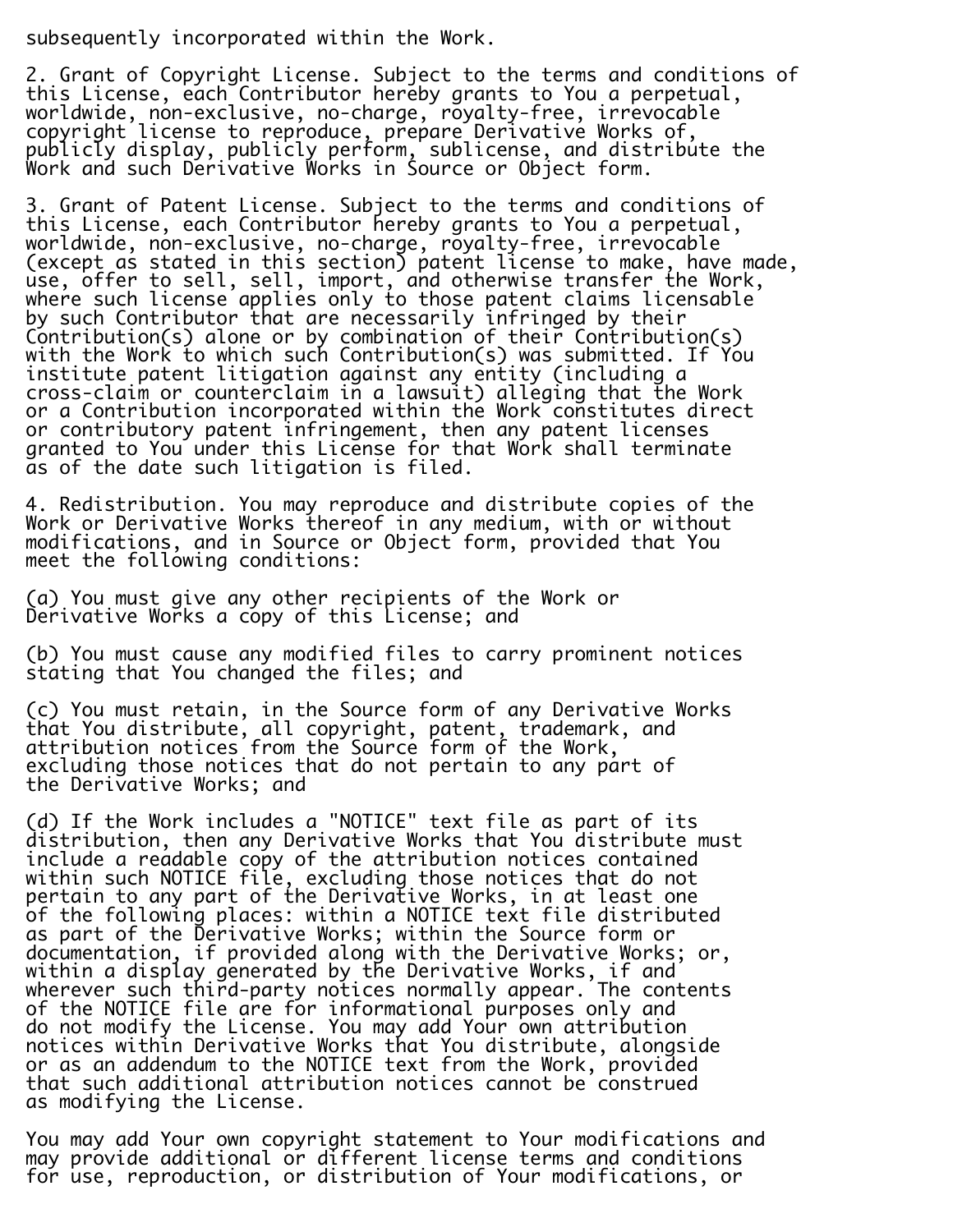for any such Derivative Works as a whole, provided Your use, reproduction, and distribution of the Work otherwise complies with the conditions stated in this License.

5. Submission of Contributions. Unless You explicitly state otherwise, any Contribution intentionally submitted for inclusion in the Work by You to the Licensor shall be under the terms and conditions of this License, without any additional terms or conditions. Notwithstanding the above, nothing herein shall supersede or modify the terms of any separate license agreement you may have executed with Licensor regarding such Contributions.

6. Trademarks. This License does not grant permission to use the trade names, trademarks, service marks, or product names of the Licensor, except as required for reasonable and customary use in describing the origin of the Work and reproducing the content of the NOTICE file.

7. Disclaimer of Warranty. Unless required by applicable law or agreed to in writing, Licensor provides the Work (and each Contributor provides its Contributions) on an "AS IS" BASIS, WITHOUT WARRANTIES OR CONDITIONS OF ANY KIND, either express or implied, including, without limitation, any warranties or conditions of TITLE, NON-INFRINGEMENT, MERCHANTABILITY, or FITNESS FOR A PARTICULAR PURPOSE. You are solely responsible for determining the appropriateness of using or redistributing the Work and assume any risks associated with Your exercise of permissions under this License.

8. Limitation of Liability. In no event and under no legal theory, whether in tort (including negligence), contract, or otherwise, unless required by applicable law (such as de//depot/Firmware/EXSeriesVPN/lhotse /12.0.0/erate and grossly

negligent acts) or agreed to in writing, shall any Contributor be liable to You for damages, including any direct, indirect, special, incidental, or consequential damages of any character arising as a result of this License or out of the use or inability to use the Work (including but not limited to damages for loss of goodwill, work stoppage, computer failure or malfunction, or any and all other commercial damages or losses), even if such Contributor has been advised of the possibility of such damages.

9. Accepting Warranty or Additional Liability. While redistributing the Work or Derivative Works thereof, You may choose to offer, and charge a fee for, acceptance of support, warranty, indemnity, or other liability obligations and/or rights consistent with this License. However, in accepting such obligations, You may act only on Your own behalf and on Your sole responsibility, not on behalf of any other Contributor, and only if You agree to indemnify, defend, and hold each Contributor harmless for any liability incurred by, or claims asserted against, such Contributor by reason of your accepting any such warranty or additional liability.

END OF TERMS AND CONDITIONS

APPENDIX: How to apply the Apache License to your work.

To apply the Apache License to your work, attach the following boilerplate notice, with the fields enclosed by brackets "[]" $\check{\phantom{a}}$ replaced with your own identifying information. (Don't include the brackets!) The text should be enclosed in the appropriate comment syntax for the file format. We also recommend that a file or class name and description of purpose be included on the same "printed page" as the copyright notice for easier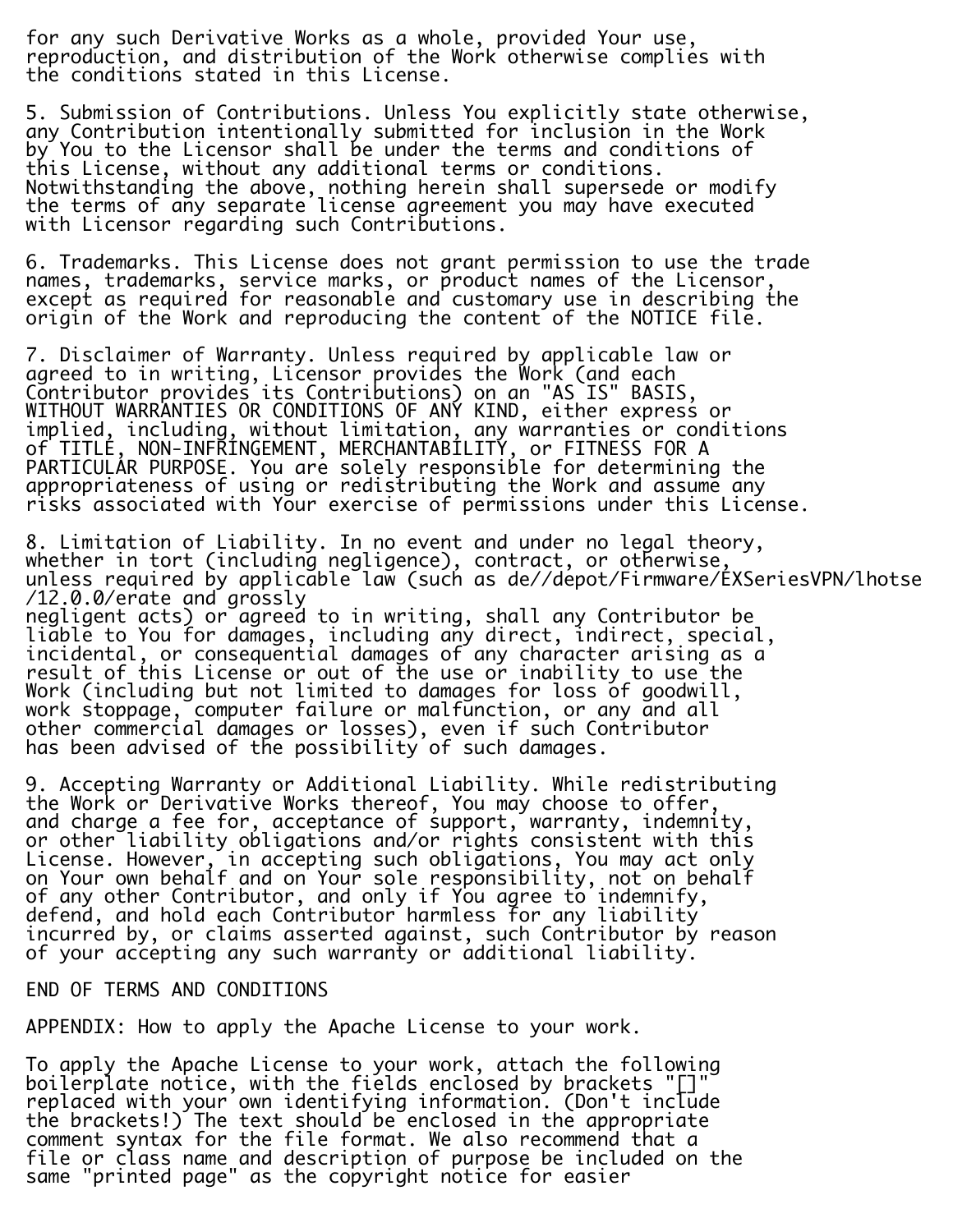identification within third-party archives.

Copyright [yyyy] [name of copyright owner]

Licensed under the Apache License, Version 2.0 (the "License"); you may not use this file except in compliance with the License. You may obtain a copy of the License at

http://www.apache.org/licenses/LICENSE-2.0

Unless required by applicable law or agreed to in writing, software distributed under the License is distributed on an "AS IS" BASIS, WITHOUT WARRANTIES OR CONDITIONS OF ANY KIND, either express or implied. See the License for the specific language governing permissions and limitations under the License.

Apache CouchDB Subcomponents

The Apache CouchDB project includes a number of subcomponents with separate copyright notices and license terms. Your use of the code for the these subcomponents is subject to the terms and conditions of the following licenses.

For the share/doc/build/html/\_static components:

Copyright (c) 2007-2011 by the Sphinx team (see AUTHORS file). All rights reserved.

Redistribution and use in source and binary forms, with or without modification, are permitted provided that the following conditions are met:

\* Redistributions of source code must retain the above copyright notice, this list of conditions and the following disclaimer.

\* Redistributions in binary form must reproduce the above copyright notice, this list of conditions and the following disclaimer in the documentation and/or other materials provided with the distribution.

THIS SOFTWARE IS PROVIDED BY THE COPYRIGHT HOLDERS AND CONTRIBUTORS "AS IS" AND ANY EXPRESS OR IMPLIED WARRANTIES, INCLUDING, BUT NOT LIMITED TO, THE IMPLIED WARRANTIES OF MERCHANTABILITY AND FITNESS FOR A PARTICULAR PURPOSE ARE DISCLAIMED. IN NO EVENT SHALL THE COPYRIGHT OWNER OR CONTRIBUTORS BE LIABLE FOR ANY DIRECT, INDIRECT, INCIDENTAL, SPECIAL, EXEMPLARY, OR CONSEQUENTIAL DAMAGES (INCLUDING, BUT NOT LIMITED TO, PROCUREMENT OF SUBSTITUTE GOODS OR SERVICES; LOSS OF USE, DATA, OR PROFITS; OR BUSINESS INTERRUPTION) HOWEVER CAUSED AND ON ANY THEORY OF LIABILITY, WHETHER IN CONTRACT, STRICT LIABILITY, OR TORT (INCLUDING NEGLIGENCE OR OTHERWISE) ARISING IN ANY WAY OUT OF THE USE OF THIS SOFTWARE, EVEN IF ADVISED OF THE POSSIBILITY OF SUCH DAMAGE.

For the share/doc/build/html/\_static/jquery.js component:

Copyright 2010, John Resig Copyright 2010, The Dojo Foundation Copyright 2012 jQuery Foundation and other contributors http://jquery.com/

Permission is hereby granted, free of charge, to any person obtaining a copy of this software and associated documentation files (the "Software"), to deal in the Software without restriction, including without limitation the rights to use, copy, modify, merge, publish, distribute, sublicense, and/or sell copies of the Software, and to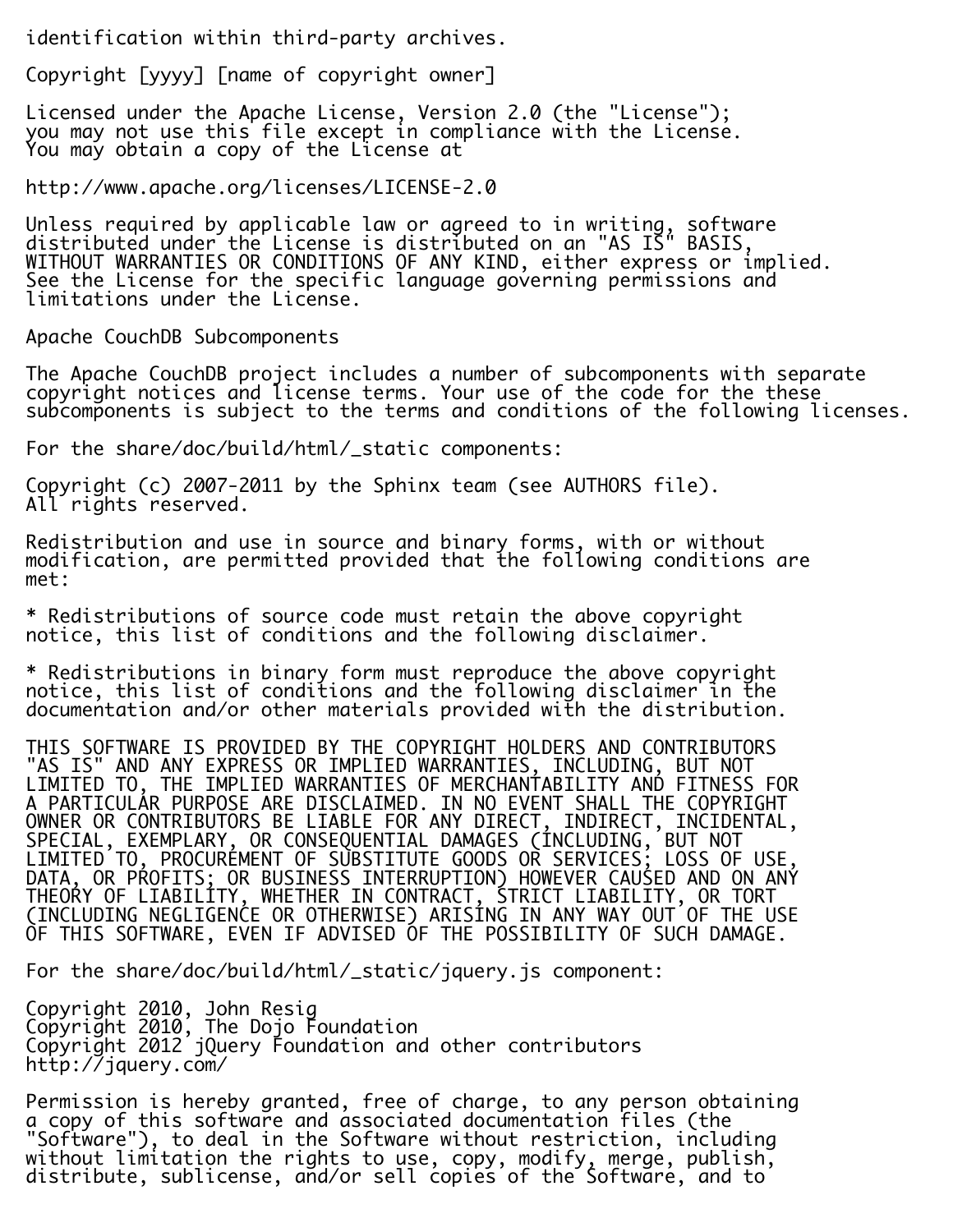permit persons to whom the Software is furnished to do so, subject to the following conditions:

The above copyright notice and this permission notice shall be included in all copies or substantial portions of the Software.

THE SOFTWARE IS PROVIDED "AS IS", WITHOUT WARRANTY OF ANY KIND, EXPRESS OR IMPLIED, INCLUDING BUT NOT LIMITED TO THE WARRANTIES OF MERCHANTABILITY, FITNESS FOR A PARTICULAR PURPOSE AND NONINFRINGEMENT. IN NO EVENT SHALL THE AUTHORS OR COPYRIGHT HOLDERS BE LIABLE FOR ANY CLAIM, DAMAGES OR OTHER LIABILITY, WHETHER IN AN ACTION OF CONTRACT, TORT OR OTHERWISE, ARISING FROM, OUT OF OR IN CONNECTION WITH THE SOFTWARE OR THE USE OR OTHER DEALINGS IN THE SOFTWARE.

For the share/doc/build/html/\_static/underscore.js component:

Copyright (c) 2009-2012 Jeremy Ashkenas, DocumentCloud

Permission is hereby granted, free of charge, to any person obtaining a copy of this software and associated documentation files (the "Software"), to deal in the Software without restriction, including without limitation the rights to use, copy, modify, merge, publish, distribute, sublicense, and/or sell copies of the Software, and to permit persons to whom the Software is furnished to do so, subject to the following conditions:

The above copyright notice and this permission notice shall be included in all copies or substantial portions of the Software.

THE SOFTWARE IS PROVIDED "AS IS", WITHOUT WARRANTY OF ANY KIND, EXPRESS OR IMPLIED, INCLUDING BUT NOT LIMITED TO THE WARRANTIES OF MERCHANTABILITY, FITNESS FOR A PARTICULAR PURPOSE AND NONINFRINGEMENT. IN NO EVENT SHALL THE AUTHORS OR COPYRIGHT HOLDERS BE LIABLE FOR ANY CLAIM, DAMAGES OR OTHER LIABILITY, WHETHER IN AN ACTION OF CONTRACT, TORT OR OTHERWISE, ARISING FROM, OUT OF OR IN CONNECTION WITH THE SOFTWARE OR THE USE OR OTHER DEALINGS IN THE SOFTWARE.

For the share/doc/static/rtd.css component:

Copyright (c) 2007-2011 by the Sphinx team (see AUTHORS file). All rights reserved.

Redistribution and use in source and binary forms, with or without modification, are permitted provided that the following conditions are met:

\* Redistributions of source code must retain the above copyright notice, this list of conditions and the following disclaimer.

\* Redistributions in binary form must reproduce the above copyright notice, this list of conditions and the following disclaimer in the documentation and/or other materials provided with the distribution.

THIS SOFTWARE IS PROVIDED BY THE COPYRIGHT HOLDERS AND CONTRIBUTORS "AS IS" AND ANY EXPRESS OR IMPLIED WARRANTIES, INCLUDING, BUT NOT LIMITED TO, THE IMPLIED WARRANTIES OF MERCHANTABILITY AND FITNESS FOR A PARTICULAR PURPOSE ARE DISCLAIMED. IN NO EVENT SHALL THE COPYRIGHT OWNER OR CONTRIBUTORS BE LIABLE FOR ANY DIRECT, INDIRECT, INCIDENTAL, SPECIAL, EXEMPLARY, OR CONSEQUENTIAL DAMAGES (INCLUDING, BUT NOT LIMITED TO, PROCUREMENT OF SUBSTITUTE GOODS OR SERVICES; LOSS OF USE,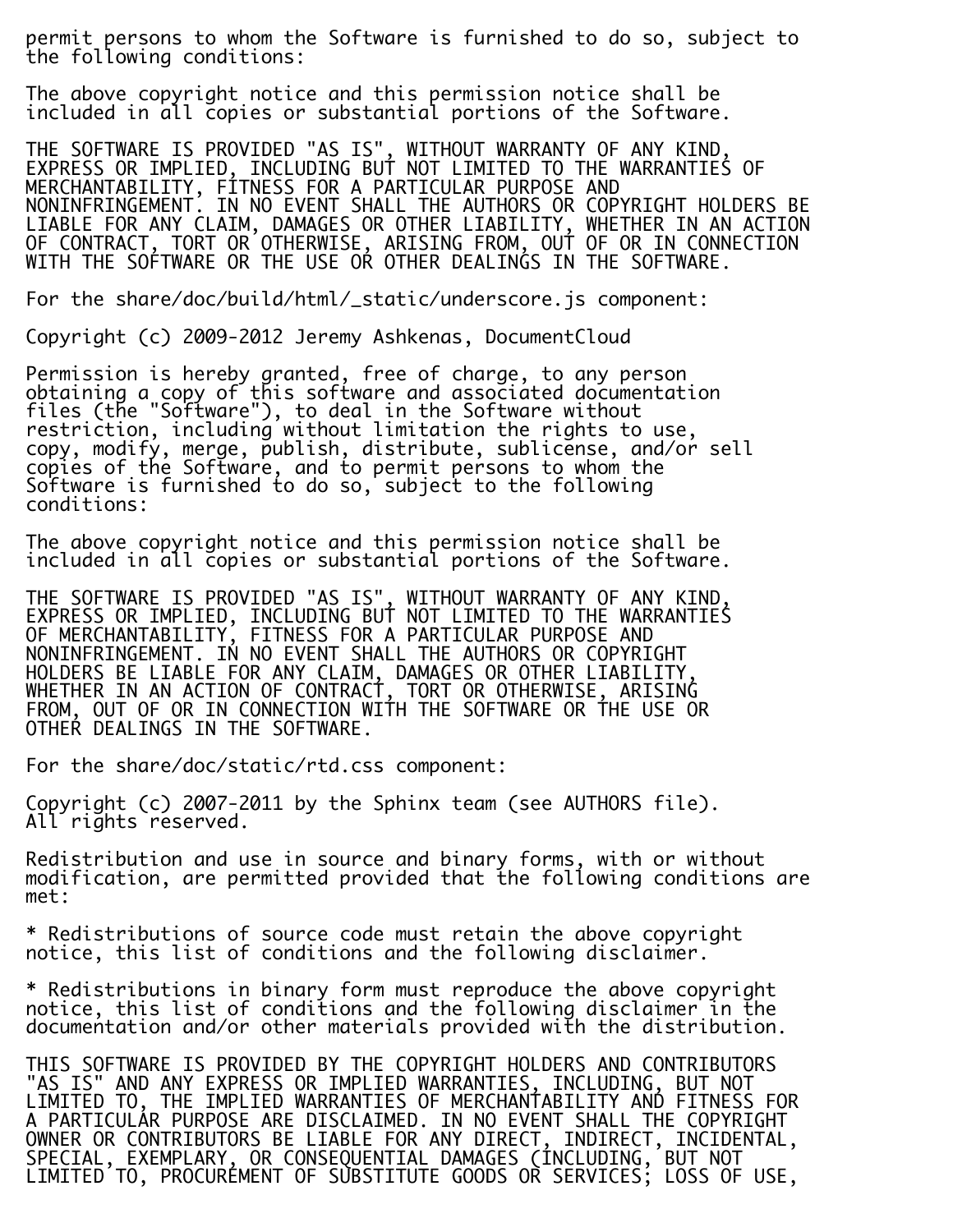DATA, OR PROFITS; OR BUSINESS INTERRUPTION) HOWEVER CAUSED AND ON ANY THEORY OF LIABILITY, WHETHER IN CONTRACT, STRICT LIABILITY, OR TORT (INCLUDING NEGLIGENCE OR OTHERWISE) ARISING IN ANY WAY OUT OF THE USE OF THIS SOFTWARE, EVEN IF ADVISED OF THE POSSIBILITY OF SUCH DAMAGE.

For the share/www/script/jquery.js component:

Copyright 2012 jQuery Foundation and other contributors http://jquery.com/

Permission is hereby granted, free of charge, to any person obtaining a copy of this software and associated documentation files (the "Software"), to deal in the Software without restriction, including without limitation the rights to use, copy, modify, merge, publish, distribute, sublicense, and/or sell copies of the Software, and to permit persons to whom the Software is furnished to do so, subject to the following conditions:

The above copyright notice and this permission notice shall be included in all copies or substantial portions of the Software.

THE SOFTWARE IS PROVIDED "AS IS", WITHOUT WARRANTY OF ANY KIND, EXPRESS OR IMPLIED, INCLUDING BUT NOT LIMITED TO THE WARRANTIES OF MERCHANTABILITY, FITNESS FOR A PARTICULAR PURPOSE AND NONINFRINGEMENT. IN NO EVENT SHALL THE AUTHORS OR COPYRIGHT HOLDERS BE LIABLE FOR ANY CLAIM, DAMAGES OR OTHER LIABILITY, WHETHER IN AN ACTION OF CONTRACT, TORT OR OTHERWISE, ARISING FROM, OUT OF OR IN CONNECTION WITH THE SOFTWARE OR THE USE OR OTHER DEALINGS IN THE SOFTWARE.

For the share/www/script/jquery-ui-\* components:

Copyright (c) 2011 Paul Bakaus, http://jqueryui.com/

This software consists of voluntary contributions made by many individuals (AUTHORS.txt, http://jqueryui.com/about) For exact contribution history, see the revision history and logs, available at http://jquery-ui.googlecode.com/svn/

Permission is hereby granted, free of charge, to any person obtaining a copy of this software and associated documentation files (the "Software"), to deal in the Software without restriction, including without limitation the rights to use, copy, modify, merge, publish, distribute, sublicense, and/or sell copies of the Software, and to permit persons to whom the Software is furnished to do so, subject to the following conditions:

The above copyright notice and this permission notice shall be included in all copies or substantial portions of the Software.

THE SOFTWARE IS PROVIDED "AS IS", WITHOUT WARRANTY OF ANY KIND, EXPRESS OR IMPLIED, INCLUDING BUT NOT LIMITED TO THE WARRANTIES OF MERCHANTABILITY, FITNESS FOR A PARTICULAR PURPOSE AND NONINFRINGEMENT. IN NO EVENT SHALL THE AUTHORS OR COPYRIGHT HOLDERS BE LIABLE FOR ANY CLAIM, DAMAGES OR OTHER LIABILITY, WHETHER IN AN ACTION OF CONTRACT, TORT OR OTHERWISE, ARISING FROM, OUT OF OR IN CONNECTION WITH THE SOFTWARE OR THE USE OR OTHER DEALINGS IN THE SOFTWARE.

For the share/www/script/jquery.form.js component: For the src/fauxton/assets/js/plugins/jquery.form.js component:

http://malsup.com/jquery/form/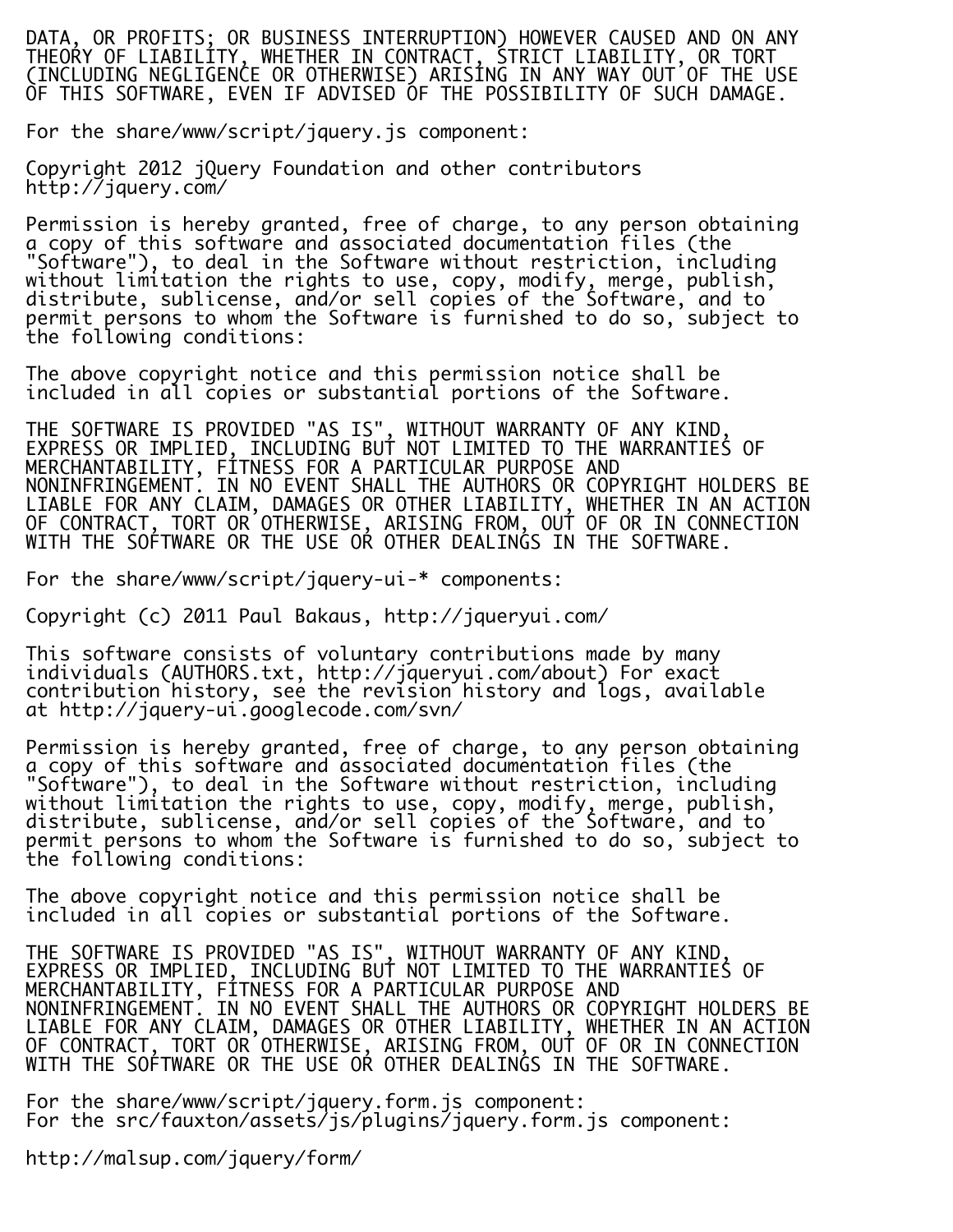Permission is hereby granted, free of charge, to any person obtaining a copy of this software and associated documentation files (the "Software"), to deal in the Software without restriction, including without limitation the rights to use, copy, modify, merge, publish, distribute, sublicense, and/or sell copies of the Software, and to permit persons to whom the Software is furnished to do so, subject to the following conditions:

The above copyright notice and this permission notice shall be included in all copies or substantial portions of the Software.

THE SOFTWARE IS PROVIDED "AS IS", WITHOUT WARRANTY OF ANY KIND, EXPRESS OR IMPLIED, INCLUDING BUT NOT LIMITED TO THE WARRANTIES OF MERCHANTABILITY, FITNESS FOR A PARTICULAR PURPOSE AND NONINFRINGEMENT. IN NO EVENT SHALL THE AUTHORS OR COPYRIGHT HOLDERS BE LIABLE FOR ANY CLAIM, DAMAGES OR OTHER LIABILITY, WHETHER IN AN ACTION OF CONTRACT, TORT OR OTHERWISE, ARISING FROM, OUT OF OR IN CONNECTION WITH THE SOFTWARE OR THE USE OR OTHER DEALINGS IN THE SOFTWARE.

For the share/www/script/json2.js component:

Public Domain

No warranty expressed or implied. Use at your own risk.

For the src/mochiweb component:

Copyright (c) 2007 Mochi Media, Inc.

Permission is hereby granted, free of charge, to any person obtaining a copy of this software and associated documentation files (the "Software"), to deal in the Software without restriction, including without limitation the rights to use, copy, modify, merge, publish, distribute, sublicense, and/or sell copies of the Software, and to permit persons to whom the Software is furnished to do so, subject to the following conditions:

The above copyright notice and this permission notice shall be included in all copies or substantial portions of the Software.

THE SOFTWARE IS PROVIDED "AS IS", WITHOUT WARRANTY OF ANY KIND, EXPRESS OR IMPLIED, INCLUDING BUT NOT LIMITED TO THE WARRANTIES OF MERCHANTABILITY, FITNESS FOR A PARTICULAR PURPOSE AND NONINFRINGEMENT. IN NO EVENT SHALL THE AUTHORS OR COPYRIGHT HOLDERS BE LIABLE FOR ANY CLAIM, DAMAGES OR OTHER LIABILITY, WHETHER IN AN ACTION OF CONTRACT, TORT OR OTHERWISE, ARISING FROM, OUT OF OR IN CONNECTION WITH THE SOFTWARE OR THE USE OR OTHER DEALINGS IN THE SOFTWARE.

For the src/ibrowse component:

Copyright (c) 2006, Chandrashekhar Mullaparthi All rights reserved.

Redistribution and use in source and binary forms, with or without modification, are permitted provided that the following conditions are met:

\* Redistributions of source code must retain the above copyright notice, this list of conditions and the following disclaimer. \* Redistributions in binary form must reproduce the above copyright notice, this list of conditions and the following disclaimer in the documentation and/or other materials provided with the distribution. \* Neither the name of the T-Mobile nor the names of its contributors may be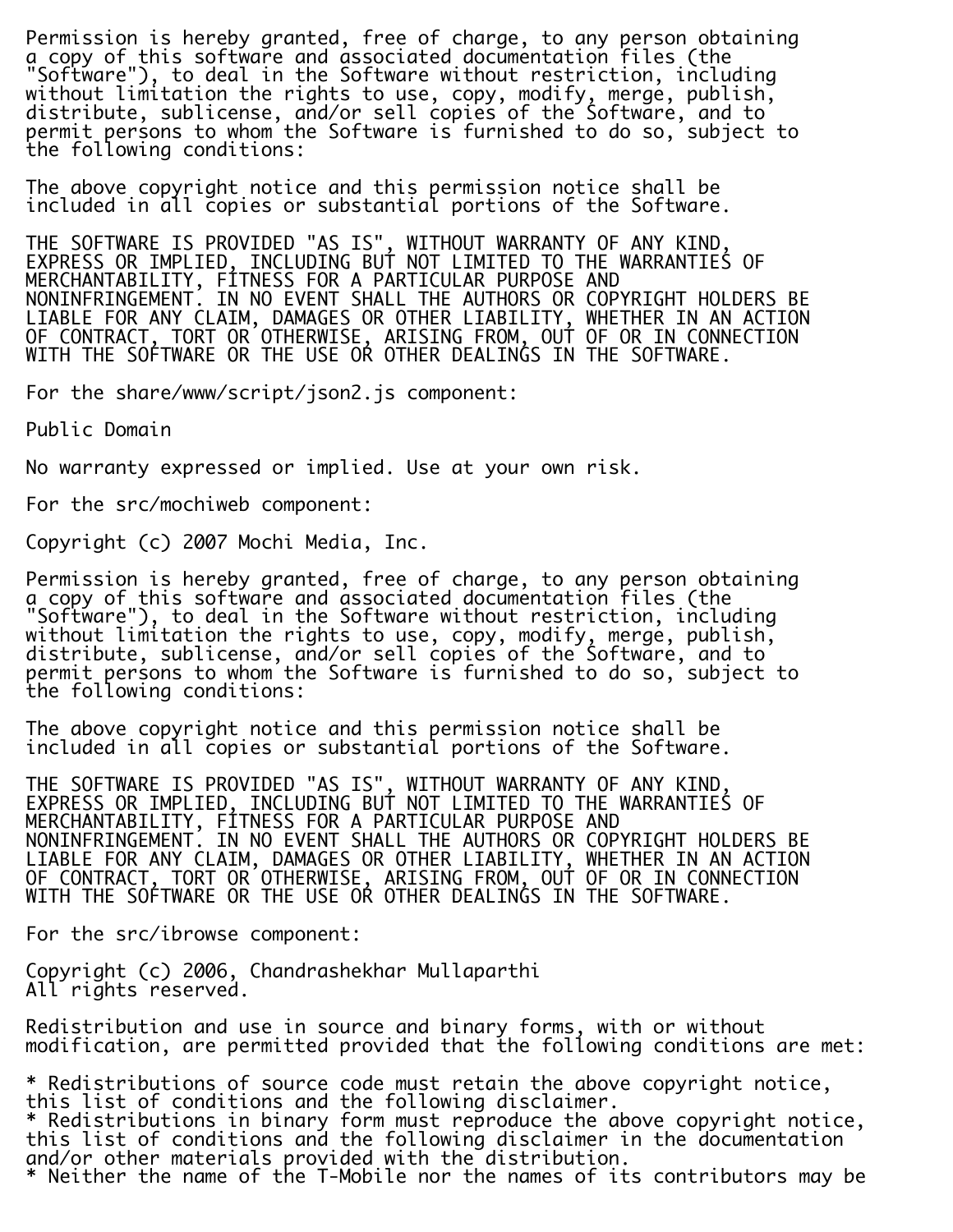used to endorse or promote products derived from this software without specific prior written permission.

THIS SOFTWARE IS PROVIDED BY THE COPYRIGHT HOLDERS AND CONTRIBUTORS "AS IS" AND ANY EXPRESS OR IMPLIED WARRANTIES, INCLUDING, BUT NOT LIMITED TO, THE IMPLIED WARRANTIES OF MERCHANTABILITY AND FITNESS FOR A PARTICULAR PURPOSE ARE DISCLAIMED. IN NO EVENT SHALL THE COPYRIGHT OWNER OR CONTRIBUTORS BE LIABLE FOR ANY DIRECT, INDIRECT, INCIDENTAL, SPECIAL, EXEMPLARY, OR CONSEQUENTIAL DAMAGES (INCLUDING, BUT NOT LIMITED TO, PROCUREMENT OF SUBSTITUTE GOODS OR SERVICES; LOSS OF USE, DATA, OR PROFITS; OR BUSINESS INTERRUPTION) HOWEVER CAUSED AND ON ANY THEORY OF LIABILITY, WHETHER IN CONTRACT, STRICT LIABILITY, OR TORT (INCLUDING NEGLIGENCE OR OTHERWISE) ARISING IN ANY WAY OUT OF THE USE OF THIS SOFTWARE, EVEN IF ADVISED OF THE POSSIBILITY OF SUCH DAMAGE.

For the src/erlang-oauth component:

Copyright the authors and contributors. All rights reserved.

Permission is hereby granted, free of charge, to any person obtaining a copy of this software and associated documentation files (the "Software"), to deal in the Software without restriction, including without limitation the rights to use, copy, modify, merge, publish, distribute, sublicense, and/or sell copies of the Software, and to permit persons to whom the Software is furnished to do so, subject to the following conditions:

The above copyright notice and this permission notice shall be included in all copies or substantial portions of the Software.

THE SOFTWARE IS PROVIDED "AS IS", WITHOUT WARRANTY OF ANY KIND, EXPRESS OR IMPLIED, INCLUDING BUT NOT LIMITED TO THE WARRANTIES OF MERCHANTABILITY, FITNESS FOR A PARTICULAR PURPOSE AND NONINFRINGEMENT. IN NO EVENT SHALL THE AUTHORS OR COPYRIGHT HOLDERS BE LIABLE FOR ANY CLAIM, DAMAGES OR OTHER LIABILITY, WHETHER IN AN ACTION OF CONTRACT, TORT OR OTHERWISE, ARISING FROM, OUT OF OR IN CONNECTION WITH THE SOFTWARE OR THE USE OR OTHER DEALINGS IN THE SOFTWARE.

For the src/etap component:

Copyright (c) 2008-2009 Nick Gerakines <nick@gerakines.net>

Permission is hereby granted, free of charge, to any person obtaining a copy of this software and associated documentation files (the "Software"), to deal in the Software without restriction, including without limitation the rights to use, copy, modify, merge, publish, distribute, sublicense, and/or sell copies of the Software, and to permit persons to whom the Software is furnished to do so, subject to the following conditions:

The above copyright notice and this permission notice shall be included in all copies or substantial portions of the Software. THE SOFTWARE IS PROVIDED "AS IS", WITHOUT WARRANTY OF ANY KIND, EXPRESS OR IMPLIED, INCLUDING BUT NOT LIMITED TO THE WARRANTIES OF MERCHANTABILITY, FITNESS FOR A PARTICULAR PURPOSE AND NONINFRINGEMENT. IN NO EVENT SHALL THE AUTHORS OR COPYRIGHT HOLDERS BE LIABLE FOR ANY CLAIM, DAMAGES OR OTHER LIABILITY, WHETHER IN AN ACTION OF CONTRACT, TORT OR OTHERWISE, ARISING FROM, OUT OF OR IN CONNECTION WITH THE SOFTWARE OR THE USE OR OTHER DEALINGS IN THE SOFTWARE.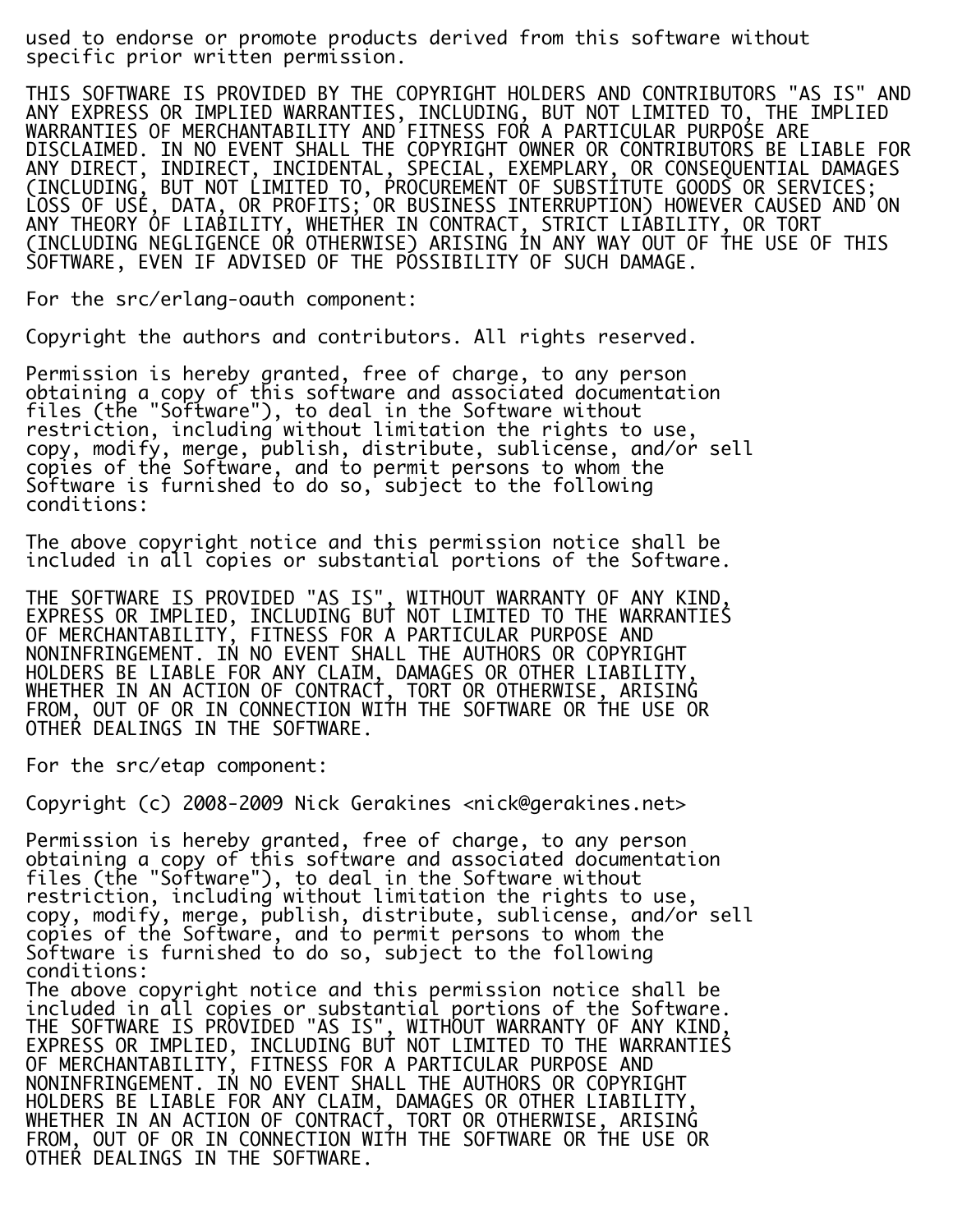For the src/ejson/yajl component

Copyright 2010, Lloyd Hilaiel.

Redistribution and use in source and binary forms, with or without modification, are permitted provided that the following conditions are met:

1. Redistributions of source code must retain the above copyright notice, this list of conditions and the following disclaimer. 2. Redistributions in binary form must reproduce the above copyright notice, this list of conditions and the following disclaimer in the documentation and/or other materials provided with the distribution.

3. Neither the name of Lloyd Hilaiel nor the names of its contributors may be used to endorse or promote products derived from this software without specific prior written permission.

THIS SOFTWARE IS PROVIDED BY THE AUTHOR ``AS IS'' AND ANY EXPRESS OR IMPLIED WARRANTIES, INCLUDING, BUT NOT LIMITED TO, THE IMPLIED WARRANTIES OF MERCHANTABILITY AND FITNESS FOR A PARTICULAR PURPOSE ARE DISCLAIMED. IN NO EVENT SHALL THE AUTHOR BE LIABLE FOR ANY DIRECT, INDIRECT, INCIDENTAL, SPECIAL, EXEMPLARY, OR CONSEQUENTIAL DAMAGES (INCLUDING, BUT NOT LIMITED TO, PROCUREMENT OF SUBSTITUTE GOODS OR SERVICES; LOSS OF USE, DATA, OR PROFITS; OR BUSINESS INTERRUPTION) HOWEVER CAUSED AND ON ANY THEORY OF LIABILITY, WHETHER IN CONTRACT, STRICT LIABILITY, OR TORT (INCLUDING NEGLIGENCE OR OTHERWISE) ARISING IN ANY WAY OUT OF THE USE OF THIS SOFTWARE, EVEN IF ADVISED OF THE POSSIBILITY OF SUCH DAMAGE. For the src/ejson/erl\_nif\_compat.h file

Copyright (c) 2010-2011 Basho Technologies, Inc. With some minor modifications for Apache CouchDB.

This file is provided to you under the Apache License, Version 2.0 (the "License"); you may not use this file except in compliance with the License. You may obtain a copy of the License at

http://www.apache.org/licenses/LICENSE-2.0

Unless required by applicable law or agreed to in writing, software distributed under the License is distributed on an "AS IS" BASIS, WITHOUT WARRANTIES OR CONDITIONS OF ANY KIND, either express or implied. See the License for the specific language governing permissions and limitations under the License.

For the src/snappy/google-snappy component

Copyright 2005 and onwards Google Inc.

Redistribution and use in source and binary forms, with or without modification, are permitted provided that the following conditions are met:

\* Redistributions of source code must retain the above copyright notice, this list of conditions and the following disclaimer. \* Redistributions in binary form must reproduce the above copyright notice, this list of conditions and the following disclaimer in the documentation and/or other materials provided with the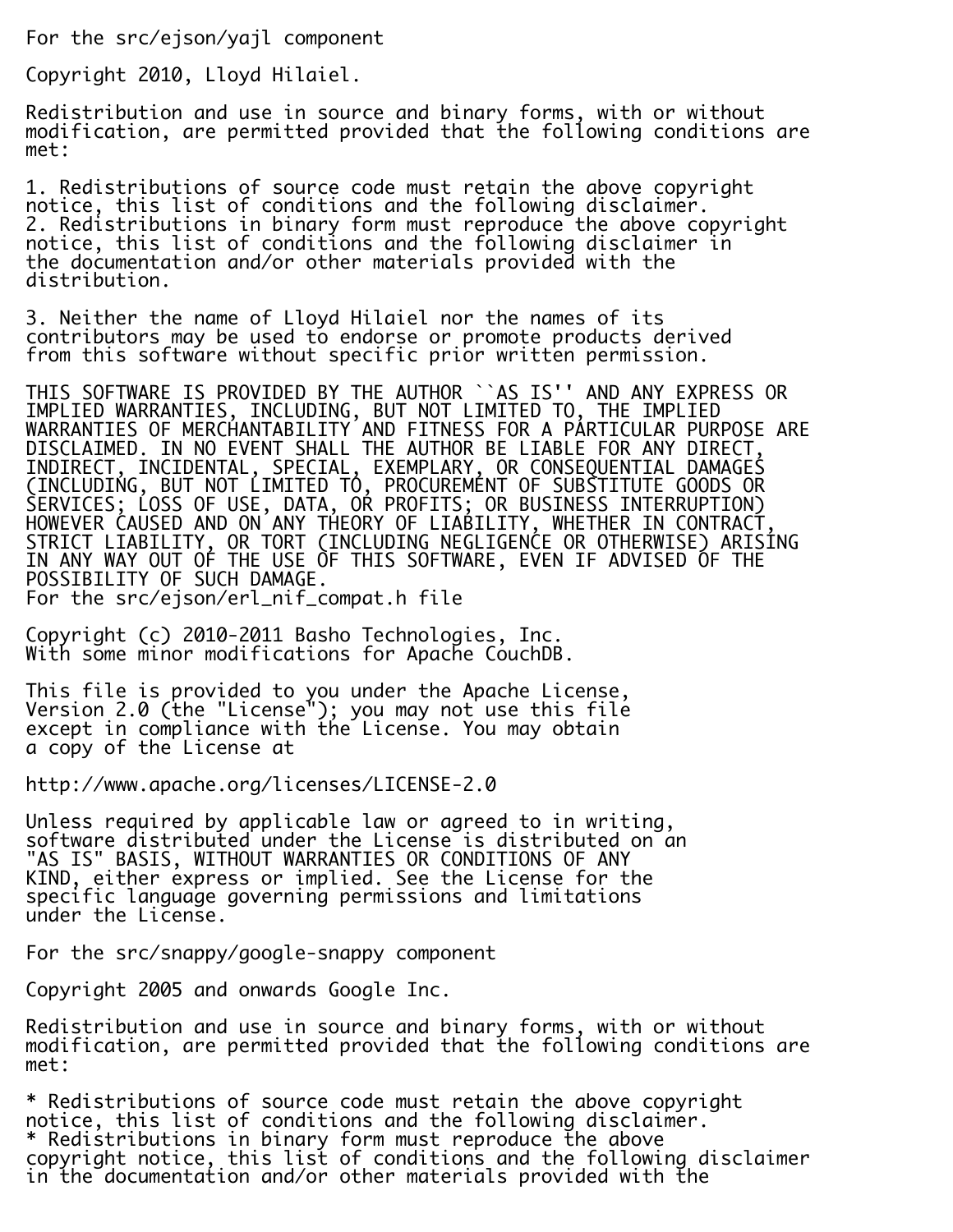distribution. \* Neither the name of Google Inc. nor the names of its contributors may be used to endorse or promote products derived from this software without specific prior written permission.

THIS SOFTWARE IS PROVIDED BY THE COPYRIGHT HOLDERS AND CONTRIBUTORS "AS IS" AND ANY EXPRESS OR IMPLIED WARRANTIES, INCLUDING, BUT NOT LIMITED TO, THE IMPLIED WARRANTIES OF MERCHANTABILITY AND FITNESS FOR A PARTICULAR PURPOSE ARE DISCLAIMED. IN NO EVENT SHALL THE COPYRIGHT OWNER OR CONTRIBUTORS BE LIABLE FOR ANY DIRECT, INDIRECT, INCIDENTAL, SPECIAL, EXEMPLARY, OR CONSEQUENTIAL DAMAGES (INCLUDING, BUT NOT LIMITED TO, PROCUREMENT OF SUBSTITUTE GOODS OR SERVICES; LOSS OF USE, DATA, OR PROFITS; OR BUSINESS INTERRUPTION) HOWEVER CAUSED AND ON ANY THEORY OF LIABILITY, WHETHER IN CONTRACT, STRICT LIABILITY, OR TORT (INCLUDING NEGLIGENCE OR OTHERWISE) ARISING IN ANY WAY OUT OF THE USE OF THIS SOFTWARE, EVEN IF ADVISED OF THE POSSIBILITY OF SUCH DAMAGE.

For the share/server/coffee-script.js file

Copyright (c) 2011 Jeremy Ashkenas

Permission is hereby granted, free of charge, to any person obtaining a copy of this software and associated documentation files (the "Software"), to deal in the Software without restriction, including without limitation the rights to use, copy, modify, merge, publish, distribute, sublicense, and/or sell copies of the Software, and to permit persons to whom the Software is furnished to do so, subject to the following conditions:

The above copyright notice and this permission notice shall be included in all copies or substantial portions of the Software.

THE SOFTWARE IS PROVIDED "AS IS", WITHOUT WARRANTY OF ANY KIND, EXPRESS OR IMPLIED, INCLUDING BUT NOT LIMITED TO THE WARRANTIES OF MERCHANTABILITY, FITNESS FOR A PARTICULAR PURPOSE AND NONINFRINGEMENT. IN NO EVENT SHALL THE AUTHORS OR COPYRIGHT HOLDERS BE LIABLE FOR ANY CLAIM, DAMAGES OR OTHER LIABILITY, WHETHER IN AN ACTION OF CONTRACT, TORT OR OTHERWISE, ARISING FROM, OUT OF OR IN CONNECTION WITH THE SOFTWARE OR THE USE OR OTHER DEALINGS IN THE SOFTWARE.

For src/fauxton/apps/modules/pouchdb

Copyright (c) 2012 Dale Harvey et al

Licensed under the Apache License, Version 2.0 (the "License"); you may not use this file except in compliance with the License. You may obtain a copy of the License at

http://www.apache.org/licenses/LICENSE-2.0

Unless required by applicable law or agreed to in writing, software distributed under the License is distributed on an "AS IS" BASIS, WITHOUT WARRANTIES OR CONDITIONS OF ANY KIND, either express or implied. See the License for the specific language governing permissions and limitations under the License.

For src/fauxton/assets/js/libs/almond.js

Copyright (c) 2010-2011, The Dojo Foundation All rights reserved.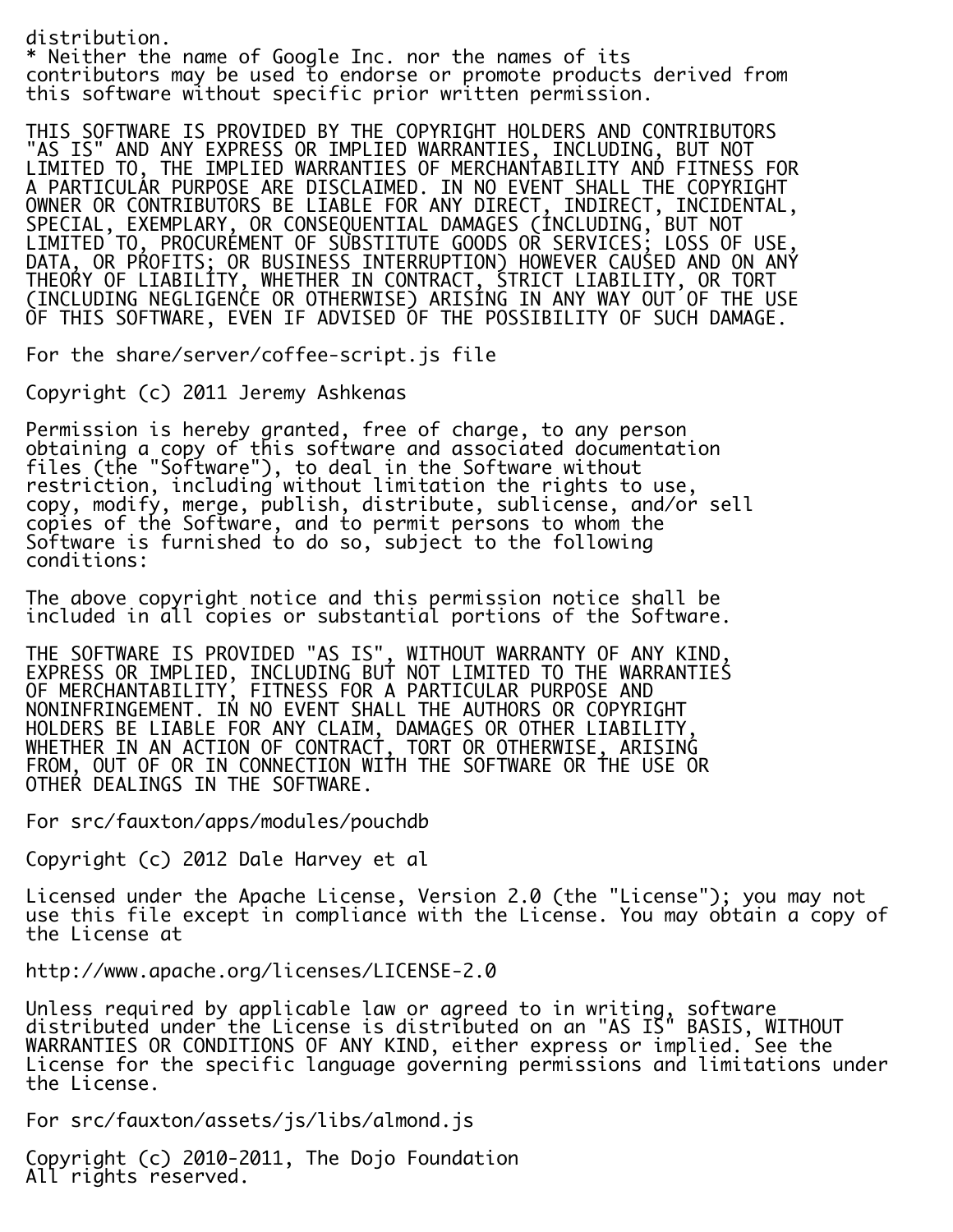Redistribution and use in source and binary forms, with or without modification, are permitted provided that the following conditions are met:

\* Redistributions of source code must retain the above copyright notice, this list of conditions and the following disclaimer.

\* Redistributions in binary form must reproduce the above copyright notice, this list of conditions and the following disclaimer in the documentation and/or other materials provided with the distribution.

\* Neither the name of the Dojo Foundation nor the names of its contributors may be used to endorse or promote products derived from this software without specific prior written permission.

THIS SOFTWARE IS PROVIDED BY THE COPYRIGHT HOLDERS AND CONTRIBUTORS "AS IS" AND ANY EXPRESS OR IMPLIED WARRANTIES, INCLUDING, BUT NOT LIMITED TO, THE IMPLIED WARRANTIES OF MERCHANTABILITY AND FITNESS FOR A PARTICULAR PURPOSE ARE DISCLAIMED. IN NO EVENT SHALL THE COPYRIGHT OWNER OR CONTRIBUTORS BE LIABLE FOR ANY DIRECT, INDIRECT, INCIDENTAL, SPECIAL, EXEMPLARY, OR CONSEQUENTIAL DAMAGES (INCLUDING, BUT NOT LIMITED TO, PROCUREMENT OF SUBSTITUTE GOODS OR SERVICES; LOSS OF USE, DATA, OR PROFITS; OR BUSINESS INTERRUPTION) HOWEVER CAUSED AND ON ANY THEORY OF LIABILITY, WHETHER IN CONTRACT, STRICT LIABILITY, OR TORT (INCLUDING NEGLIGENCE OR OTHERWISE) ARISING IN ANY WAY OUT OF THE USE OF THIS SOFTWARE, EVEN IF ADVISED OF THE POSSIBILITY OF SUCH DAMAGE.

For src/fauxton/assets/js/libs/backbone.js

Copyright (c) 2010-2013 Jeremy Ashkenas, DocumentCloud

Permission is hereby granted, free of charge, to any person obtaining a copy of this software and associated documentation files (the "Software"), to deal in the Software without restriction, including without limitation the rights to use, copy, modify, merge, publish, distribute, sublicense, and/or sell copies of the Software, and to permit persons to whom the Software is furnished to do so, subject to the following conditions:

The above copyright notice and this permission notice shall be included in all copies or substantial portions of the Software.

THE SOFTWARE IS PROVIDED "AS IS", WITHOUT WARRANTY OF ANY KIND, EXPRESS OR IMPLIED, INCLUDING BUT NOT LIMITED TO THE WARRANTIES OF MERCHANTABILITY, FITNESS FOR A PARTICULAR PURPOSE AND NONINFRINGEMENT. IN NO EVENT SHALL THE AUTHORS OR COPYRIGHT HOLDERS BE LIABLE FOR ANY CLAIM, DAMAGES OR OTHER LIABILITY, WHETHER IN AN ACTION OF CONTRACT, TORT OR OTHERWISE, ARISING FROM, OUT OF OR IN CONNECTION WITH THE SOFTWARE OR THE USE OR OTHER DEALINGS IN THE SOFTWARE.

For src/fauxton/assets/js/libs/bootstrap.js And for src/fauxton/assets/less/bootstrap

Apache License Version 2.0, January 2004 http://www.apache.org/licenses/

For src/fauxton/assets/less/bootstrap

Apache License Version 2.0, January 2004 http://www.apache.org/licenses/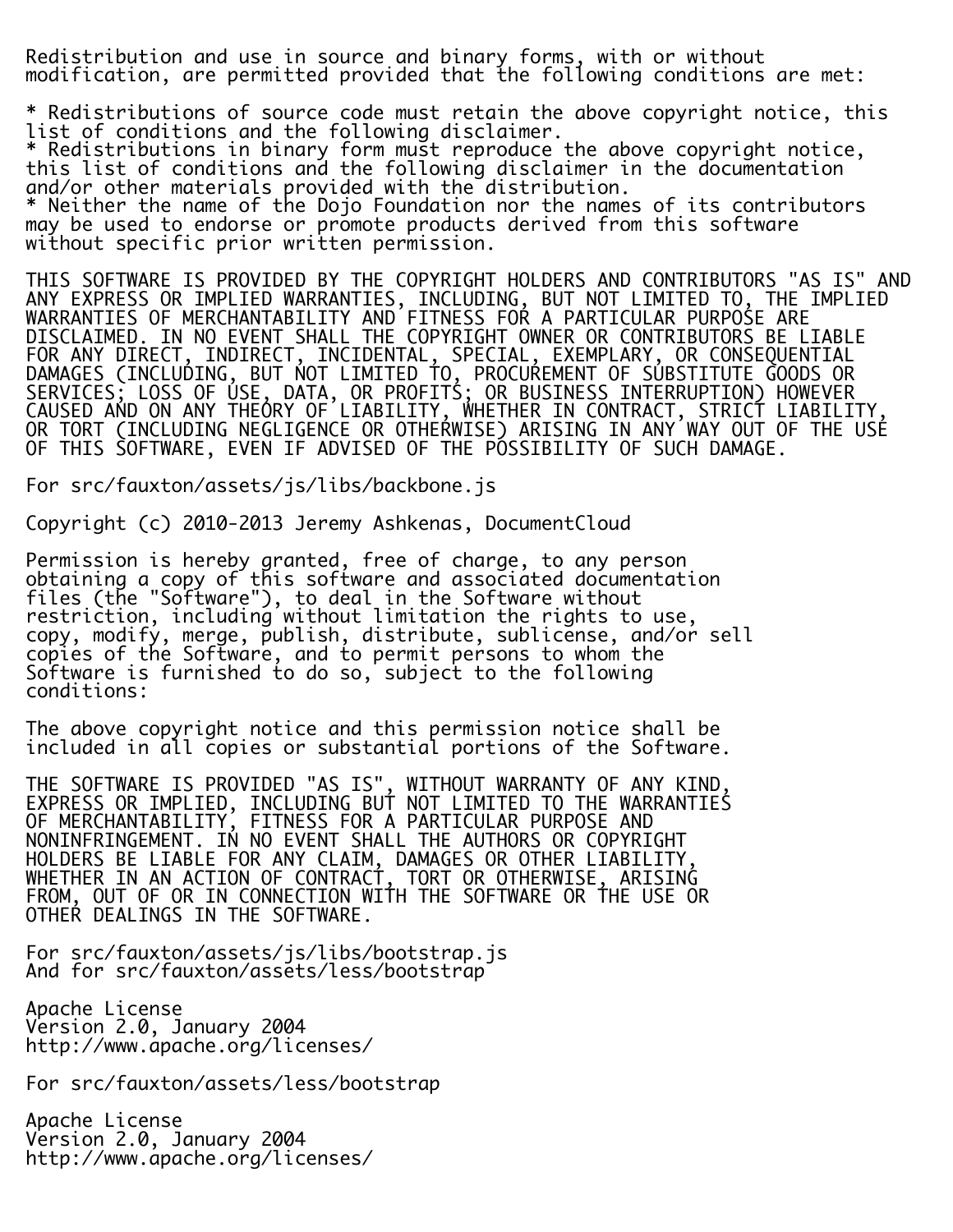For src/fauxton/assets/js/libs/d3.js

Copyright (c) 2010-2014, Michael Bostock All rights reserved.

Redistribution and use in source and binary forms, with or without modification, are permitted provided that the following conditions are met:

\* Redistributions of source code must retain the above copyright notice, this list of conditions and the following disclaimer.

\* Redistributions in binary form must reproduce the above copyright notice, this list of conditions and the following disclaimer in the documentation and/or other materials provided with the distribution.

\* The name Michael Bostock may not be used to endorse or promote products derived from this software without specific prior written permission.

THIS SOFTWARE IS PROVIDED BY THE COPYRIGHT HOLDERS AND CONTRIBUTORS "AS IS" AND ANY EXPRESS OR IMPLIED WARRANTIES, INCLUDING, BUT NOT LIMITED TO, THE IMPLIED WARRANTIES OF MERCHANTABILITY AND FITNESS FOR A PARTICULAR PURPOSE ARE DISCLAIMED. IN NO EVENT SHALL MICHAEL BOSTOCK BE LIABLE FOR ANY DIRECT, INDIRECT, INCIDENTAL, SPECIAL, EXEMPLARY, OR CONSEQUENTIAL DAMAGES (INCLUDING, BUT NOT LIMITED TO, PROCUREMENT OF SUBSTITUTE GOODS OR SERVICES; LOSS OF USE,  $\,$ DATA, OR PROFITS; OR BUSINESS INTERRUPTION) HOWEVER CAUSED AND ON ANY THEORY OF LIABILITY, WHETHER IN CONTRACT, STRICT LIABILITY, OR TORT (INCLUDING NEGLIGENCE OR OTHERWISE) ARISING IN ANY WAY OUT OF THE USE OF THIS SOFTWARE, EVEN IF ADVISED OF THE POSSIBILITY OF SUCH DAMAGE.

For src/fauxton/assets/js/libs/lodash.js

Copyright 2012-2013 The Dojo Foundation <http://dojofoundation.org/> Based on Underscore.js 1.4.3, copyright 2009-2013 Jeremy Ashkenas, DocumentCloud Inc. <http://underscorejs.org/>

Permission is hereby granted, free of charge, to any person obtaining a copy of this software and associated documentation files (the "Software"), to deal in the Software without restriction, including without limitation the rights to use, copy, modify, merge, publish, distribute, sublicense, and/or sell copies of the Software, and to permit persons to whom the Software is furnished to do so, subject to the following conditions:

The above copyright notice and this permission notice shall be included in all copies or substantial portions of the Software.

THE SOFTWARE IS PROVIDED "AS IS", WITHOUT WARRANTY OF ANY KIND, EXPRESS OR IMPLIED, INCLUDING BUT NOT LIMITED TO THE WARRANTIES OF MERCHANTABILITY, FITNESS FOR A PARTICULAR PURPOSE AND NONINFRINGEMENT. IN NO EVENT SHALL THE AUTHORS OR COPYRIGHT HOLDERS BE LIABLE FOR ANY CLAIM, DAMAGES OR OTHER LIABILITY, WHETHER IN AN ACTION OF CONTRACT, TORT OR OTHERWISE, ARISING FROM, OUT OF OR IN CONNECTION WITH THE SOFTWARE OR THE USE OR OTHER DEALINGS IN THE SOFTWARE.

For src/fauxton/assets/js/libs/nv.d3.js

Copyright (c) 2011, 2012 [Novus Partners, Inc.][novus]

Licensed under the Apache License, Version 2.0 (the "License"); you may not use this file except in compliance with the License. You may obtain a copy of the License at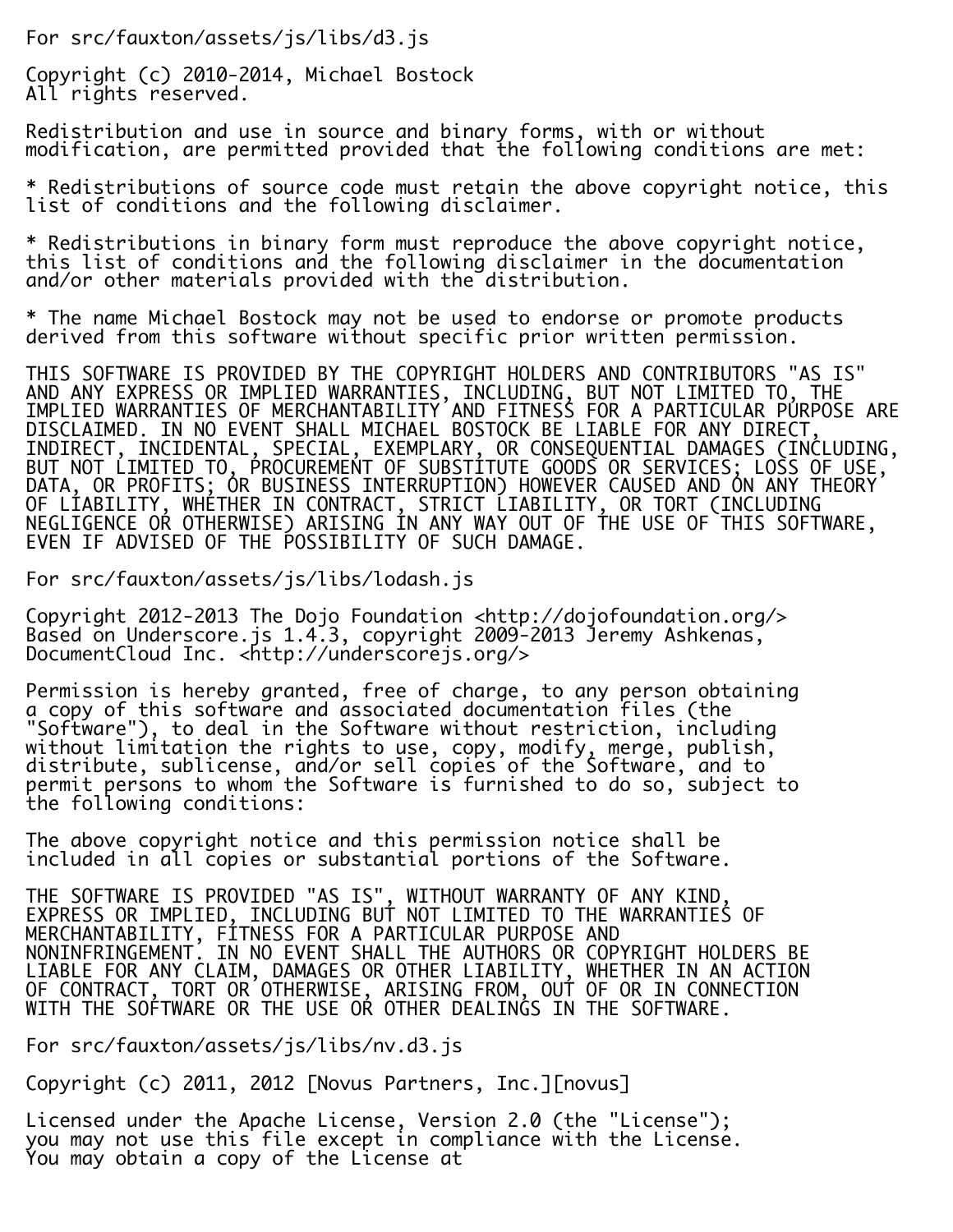http://www.apache.org/licenses/LICENSE-2.0

Unless required by applicable law or agreed to in writing, software distributed under the License is distributed on an "AS IS" BASIS, WITHOUT WARRANTIES OR CONDITIONS OF ANY KIND, either express or implied. See the License for the specific language governing permissions and limitations under the License.

[novus]: https://www.novus.com/

For src/fauxton/assets/js/libs/require.js

Copyright (c) 2010-2011, The Dojo Foundation All rights reserved.

Redistribution and use in source and binary forms, with or without modification, are permitted provided that the following conditions are met:

\* Redistributions of source code must retain the above copyright notice, this list of conditions and the following disclaimer. \* Redistributions in binary form must reproduce the above copyright notice, this list of conditions and the following disclaimer in the documentation and/or other materials provided with the distribution. \* Neither the name of the Dojo Foundation nor the names of its contributors may be used to endorse or promote products derived from this software without specific prior written permission.

THIS SOFTWARE IS PROVIDED BY THE COPYRIGHT HOLDERS AND CONTRIBUTORS "AS IS" AND ANY EXPRESS OR IMPLIED WARRANTIES, INCLUDING, BUT NOT LIMITED TO, THE IMPLIED WARRANTIES OF MERCHANTABILITY AND FITNESS FOR A PARTICULAR PURPOSE ARE DISCLAIMED. IN NO EVENT SHALL THE COPYRIGHT OWNER OR CONTRIBUTORS BE LIABLE FOR ANY DIRECT, INDIRECT, INCIDENTAL, SPECIAL, EXEMPLARY, OR CONSEQUENTIAL DAMAGES (INCLUDING, BUT NOT LIMITED TO, PROCUREMENT OF SUBSTITUTE GOODS OR SERVICES; LOSS OF USE, DATA, OR PROFITS; OR BUSINESS INTERRUPTION) HOWEVER CAUSED AND ON ANY THEORY OF LIABILITY, WHETHER IN CONTRACT, STRICT LIABILITY, OR TORT (INCLUDING NEGLIGENCE OR OTHERWISE) ARISING IN ANY WAY OUT OF THE USE OF THIS SOFTWARE, EVEN IF ADVISED OF THE POSSIBILITY OF SUCH DAMAGE.

For src/fauxton/assets/js/plugins/backbone.layoutmanager.js

Copyright (c) 2013 Tim Branyen

Permission is hereby granted, free of charge, to any person obtaining a copy of this software and associated documentation files (the "Software"), to deal in the Software without restriction, including without limitation the rights to use, copy, modify, merge, publish, distribute, sublicense, and/or sell copies of the Software, and to permit persons to whom the Software is furnished to do so, subject to the following conditions:

The above copyright notice and this permission notice shall be included in all copies or substantial portions of the Software.

THE SOFTWARE IS PROVIDED "AS IS", WITHOUT WARRANTY OF ANY KIND, EXPRESS OR IMPLIED, INCLUDING BUT NOT LIMITED TO THE WARRANTIES OF MERCHANTABILITY, FITNESS FOR A PARTICULAR PURPOSE AND NONINFRINGEMENT. IN NO EVENT SHALL THE AUTHORS OR COPYRIGHT HOLDERS BE LIABLE FOR ANY CLAIM, DAMAGES OR OTHER LIABILITY, WHETHER IN AN ACTION OF CONTRACT, TORT OR OTHERWISE, ARISING FROM, OUT OF OR IN CONNECTION WITH THE SOFTWARE OR THE USE OR OTHER DEALINGS IN THE SOFTWARE.

For src/fauxton/assets/js/plugins/prettify.js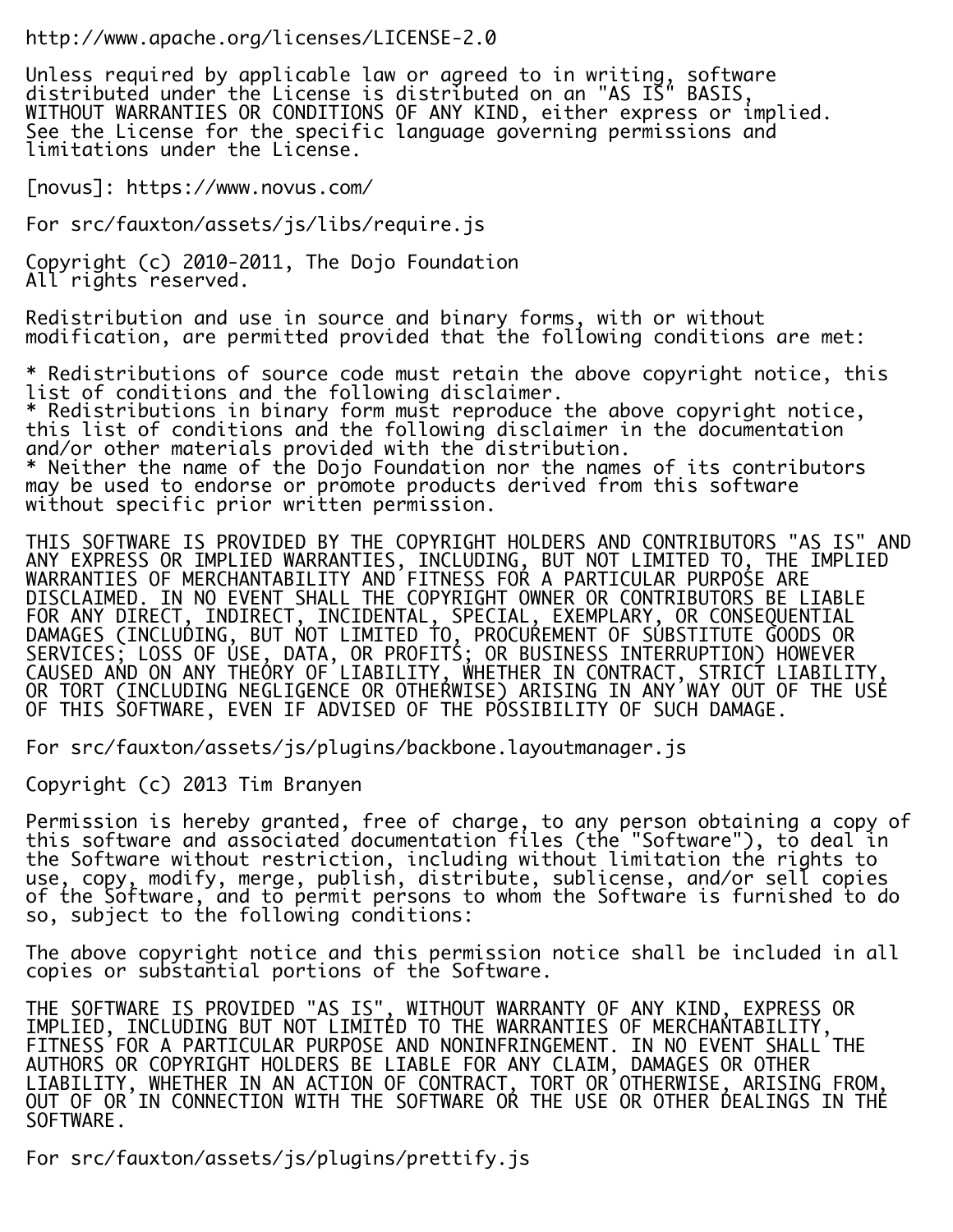Apache License Version 2.0, January 2004 http://www.apache.org/licenses/

For the src/couch\_dbupdates component

2009-2012 (c) Benoît Chesneau <benoitc@e-engura.org>

Apache 2 License, see above.

If not otherwise noted, the extensions in this package are licensed under the following license.

For src/fauxton/test/mocha/mocha.js and src/fauxton/test/mocha/mocha.js

Copyright (c) 2011-2013 TJ Holowaychuk <tj@vision-media.ca>

Permission is hereby granted, free of charge, to any person obtaining a copy of this software and associated documentation files (the 'Software'), to deal in the Software without restriction, including without limitation the rights to use, copy, modify, merge, publish, distribute, sublicense, and/or sell copies of the Software, and to permit persons to whom the Software is furnished to do so, subject to the following conditions:

The above copyright notice and this permission notice shall be included in all copies or substantial portions of the Software.

THE SOFTWARE IS PROVIDED 'AS IS', WITHOUT WARRANTY OF ANY KIND, EXPRESS OR IMPLIED, INCLUDING BUT NOT LIMITED TO THE WARRANTIES OF MERCHANTABILITY, FITNESS FOR A PARTICULAR PURPOSE AND NONINFRINGEMENT. IN NO EVENT SHALL THE AUTHORS OR COPYRIGHT HOLDERS BE LIABLE FOR ANY CLAIM, DAMAGES OR OTHER LIABILITY, WHETHER IN AN ACTION OF CONTRACT, TORT OR OTHERWISE, ARISING FROM, OUT OF OR IN CONNECTION WITH THE SOFTWARE OR THE USE OR OTHER DEALINGS IN THE SOFTWARE.

For src/fauxton/test/mocha/chai.js

Copyright (c) 2011-2013 Jake Luer jake@alogicalparadox.com

Permission is hereby granted, free of charge, to any person obtaining a copy of this software and associated documentation files (the 'Software'), to deal in the Software without restriction, including without limitation the rights to use, copy, modify, merge, publish, distribute, sublicense, and/or sell copies of the Software, and to permit persons to whom the Software is furnished to do so, subject to the following conditions:

The above copyright notice and this permission notice shall be included in all copies or substantial portions of the Software.

THE SOFTWARE IS PROVIDED 'AS IS', WITHOUT WARRANTY OF ANY KIND, EXPRESS OR IMPLIED, INCLUDING BUT NOT LIMITED TO THE WARRANTIES OF MERCHANTABILITY, FITNESS FOR A PARTICULAR PURPOSE AND NONINFRINGEMENT. IN NO EVENT SHALL THE AUTHORS OR COPYRIGHT HOLDERS BE LIABLE FOR ANY CLAIM, DAMAGES OR OTHER LIABILITY, WHETHER IN AN ACTION OF CONTRACT, TORT OR OTHERWISE, ARISING FROM, OUT OF OR IN CONNECTION WITH THE SOFTWARE OR THE USE OR OTHER DEALINGS IN THE SOFTWARE.

for src/fauxton/test/mocha/sinon-chai.js

DO WHAT THE FUCK YOU WANT TO PUBLIC LICENSE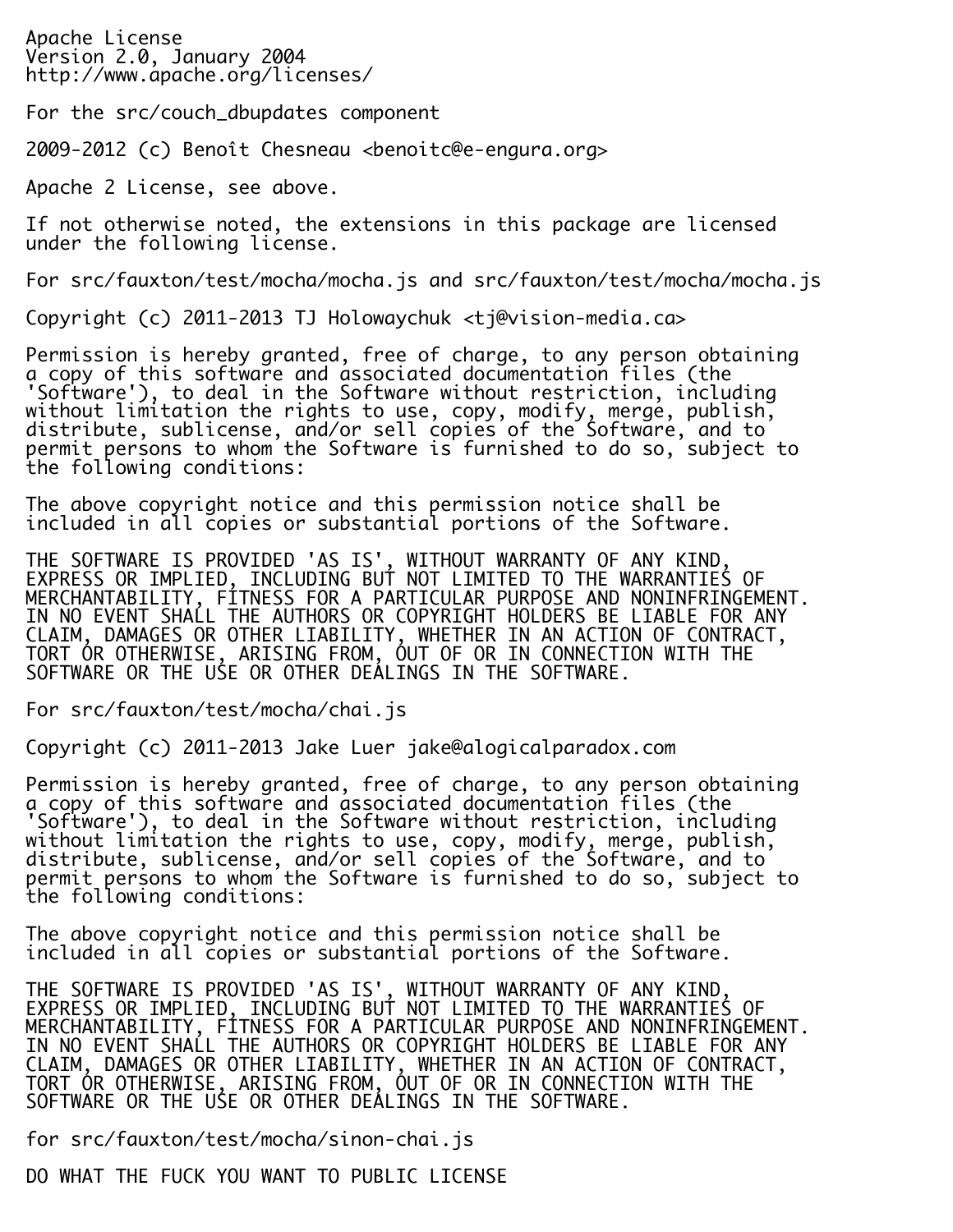Version 2, December 2004

Copyright © 2012–2013 Domenic Denicola <domenic@domenicdenicola.com>

Everyone is permitted to copy and distribute verbatim or modified copies of this license document, and changing it is allowed as long as the name is changed.

DO WHAT THE FUCK YOU WANT TO PUBLIC LICENSE TERMS AND CONDITIONS FOR COPYING, DISTRIBUTION AND MODIFICATION

0. You just DO WHAT THE FUCK YOU WANT TO.

for src/fauxton/js/libs/spin.js The MIT License

Copyright (c) 2011 Felix Gnass [fgnass at neteye dot de]

Permission is hereby granted, free of charge, to any person obtaining a copy of this software and associated documentation files (the "Software"), to deal in the Software without restriction, including without limitation the rights to use, copy, modify, merge, publish, distribute, sublicense, and/or sell copies of the Software, and to permit persons to whom the Software is furnished to do so, subject to the following conditions:

The above copyright notice and this permission notice shall be included in all copies or substantial portions of the Software.

THE SOFTWARE IS PROVIDED "AS IS", WITHOUT WARRANTY OF ANY KIND, EXPRESS OR IMPLIED, INCLUDING BUT NOT LIMITED TO THE WARRANTIES OF MERCHANTABILITY, FITNESS FOR A PARTICULAR PURPOSE AND NONINFRINGEMENT. IN NO EVENT SHALL THE AUTHORS OR COPYRIGHT HOLDERS BE LIABLE FOR ANY CLAIM, DAMAGES OR OTHER LIABILITY, WHETHER IN AN ACTION OF CONTRACT, TORT OR OTHERWISE, ARISING FROM, OUT OF OR IN CONNECTION WITH THE SOFTWARE OR THE USE OR OTHER DEALINGS IN THE SOFTWARE.

for src/fauxton/assets/img/font-awesome.\*

SIL OPEN FONT LICENSE

Version 1.1 - 26 February 2007

#### PREAMBLE

The goals of the Open Font License (OFL) are to stimulate worldwide development of collaborative font projects, to support the font creation efforts of academic and linguistic communities, and to provide a free and open framework in which fonts may be shared and improved in partnership with others.

The OFL allows the licensed fonts to be used, studied, modified and redistributed freely as long as they are not sold by themselves. The fonts, including any derivative works, can be bundled, embedded, redistributed and/or sold with any software provided that any reserved names are not used by derivative works. The fonts and derivatives, however, cannot be released under any other type of license. The requirement for fonts to remain under this license does not apply to any document created using the fonts or their derivatives.

# DEFINITIONS

"Font Software" refers to the set of files released by the Copyright Holder(s) under this license and clearly marked as such. This may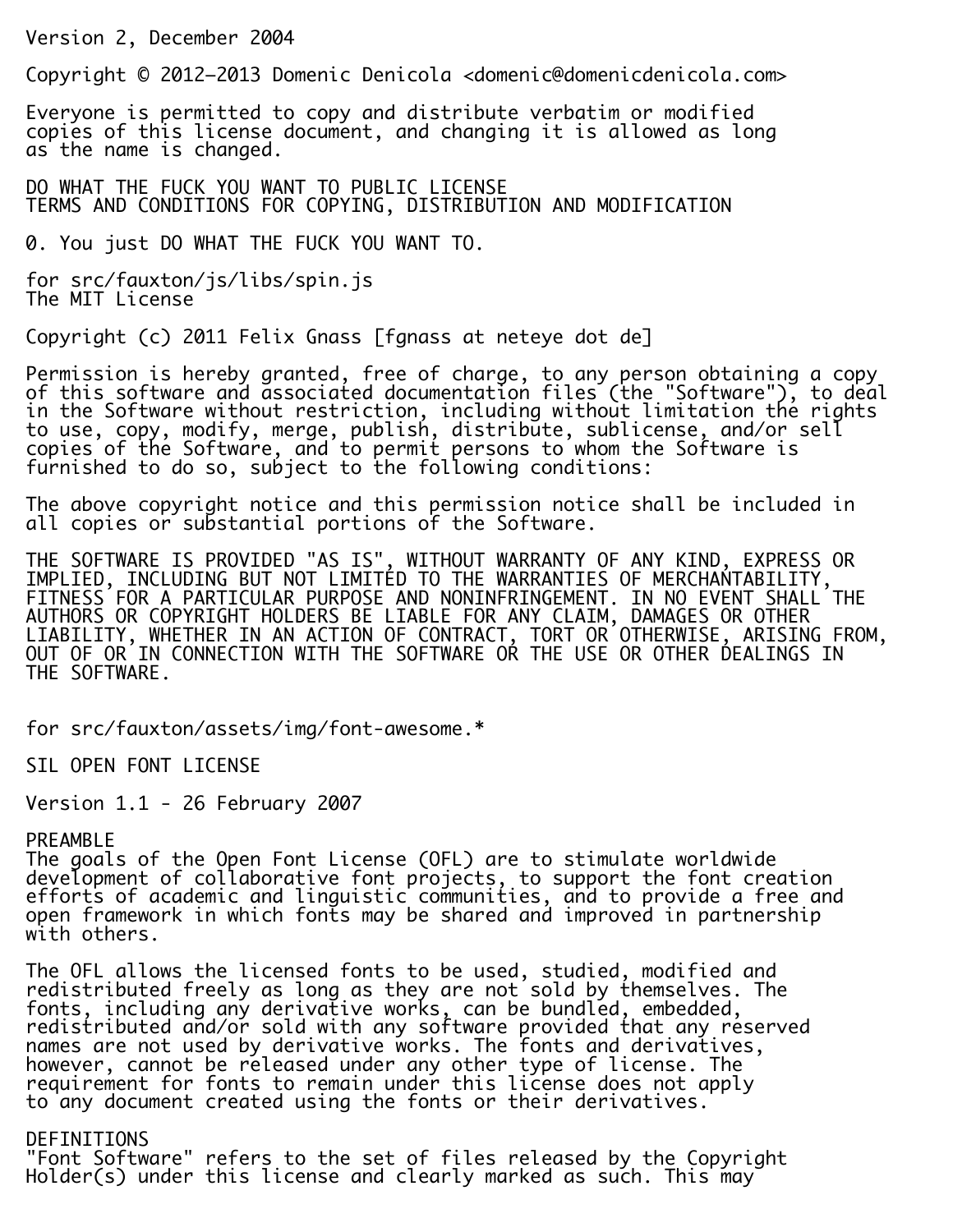include source files, build scripts and documentation.

"Reserved Font Name" refers to any names specified as such after the copyright statement(s).

"Original Version" refers to the collection of Font Software components as distributed by the Copyright Holder(s).

"Modified Version" refers to any derivative made by adding to, deleting, or substituting — in part or in whole — any of the components of the Original Version, by changing formats or by porting the Font Software to a new environment.

"Author" refers to any designer, engineer, programmer, technical writer or other person who contributed to the Font Software.

## PERMISSION & CONDITIONS

Permission is hereby granted, free of charge, to any person obtaining a copy of the Font Software, to use, study, copy, merge, embed, modify, redistribute, and sell modified and unmodified copies of the Font Software, subject to the following conditions:

1) Neither the Font Software nor any of its individual components, in Original or Modified Versions, may be sold by itself.

2) Original or Modified Versions of the Font Software may be bundled, redistributed and/or sold with any software, provided that each copy contains the above copyright notice and this license. These can be included either as stand-alone text files, human-readable headers or in the appropriate machine-readable metadata fields within text or binary files as long as those fields can be easily viewed by the user.

3) No Modified Version of the Font Software may use the Reserved Font Name(s) unless explicit written permission is granted by the corresponding Copyright Holder. This restriction only applies to the primary font name as presented to the users.

4) The name(s) of the Copyright Holder(s) or the Author(s) of the Font Software shall not be used to promote, endorse or advertise any Modified Version, except to acknowledge the contribution(s) of the Copyright Holder(s) and the Author(s) or with their explicit written permission. i.

5) The Font Software, modified or unmodified, in part or in whole, must be distributed entirely under this license, and must not be distributed under any other license. The requirement for fonts to remain under this license does not apply to any document created using the Font Software.

#### TERMINATION

This license becomes null and void if any of the above conditions are not met.

## DISCLAIMER

THE FONT SOFTWARE IS PROVIDED "AS IS", WITHOUT WARRANTY OF ANY KIND, EXPRESS OR IMPLIED, INCLUDING BUT NOT LIMITED TO ANY WARRANTIES OF MERCHANTABILITY, FITNESS FOR A PARTICULAR PURPOSE AND NONINFRINGEMENT OF COPYRIGHT, PATENT, TRADEMARK, OR OTHER RIGHT. IN NO EVENT SHALL THE COPYRIGHT HOLDER BE LIABLE FOR ANY CLAIM, DAMAGES OR OTHER LIABILITY, INCLUDING ANY GENERAL, SPECIAL, INDIRECT, INCIDENTAL, OR CONSEQUENTIAL DAMAGES, WHETHER IN AN ACTION OF CONTRACT, TORT OR OTHERWISE, ARISING FROM, OUT OF THE USE OR INABILITY TO USE THE FONT SOFTWARE OR FROM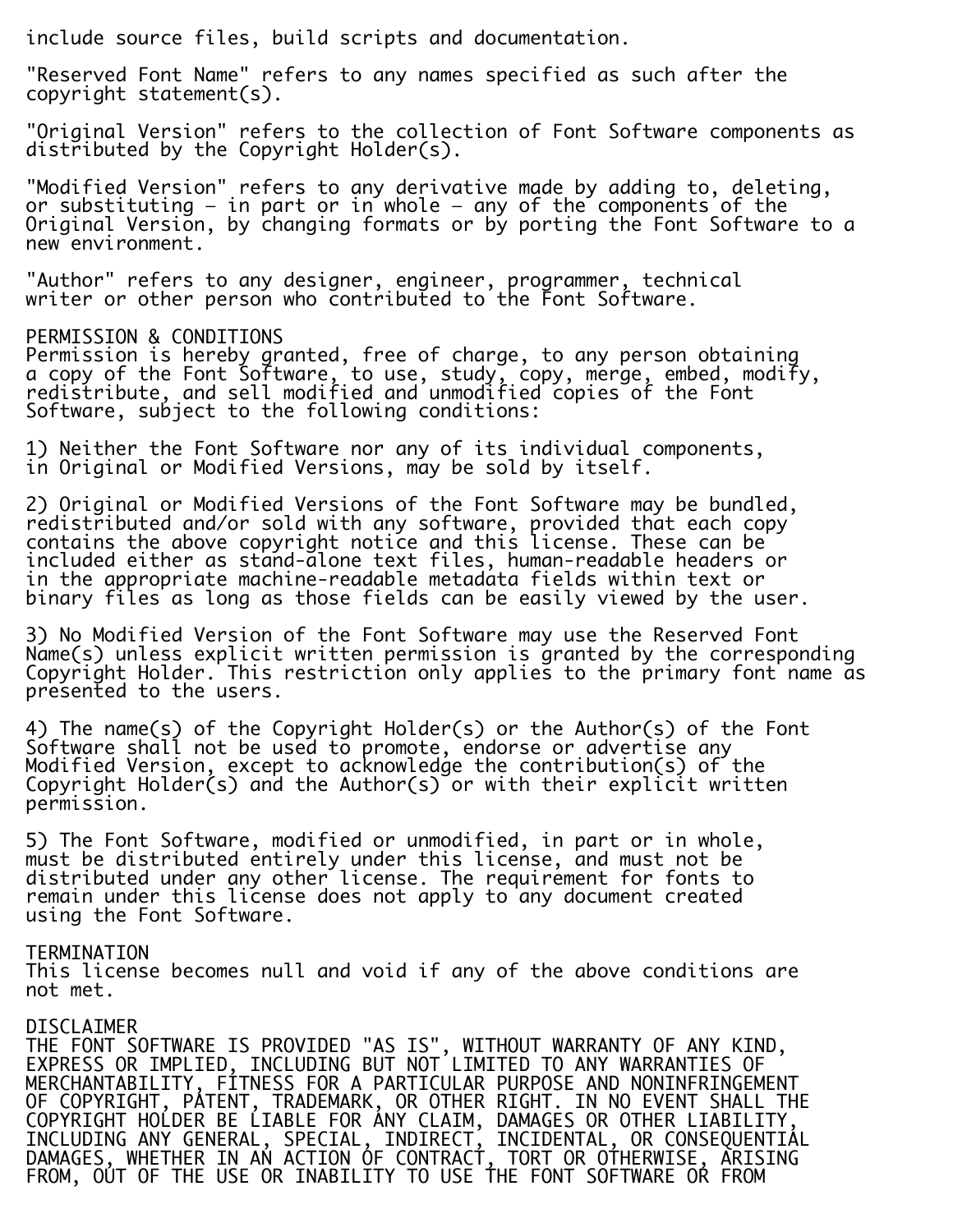# OTHER DEALINGS IN THE FONT SOFTWARE.

for src/fauxton/assets/less/bootstrap/font-awesome/\*

The MIT License (MIT)

Copyright (c) 2013 Dave Gandy

Permission is hereby granted, free of charge, to any person obtaining a copy of this software and associated documentation files (the "Software"), to deal in the Software without restriction, including without limitation the rights to use, copy, modify, merge, publish, distribute, sublicense, and/or sell copies of the Software, and to permit persons to whom the Software is furnished to do so, subject to the following conditions:

The above copyright notice and this permission notice shall be included in all copies or substantial portions of the Software.

THE SOFTWARE IS PROVIDED "AS IS", WITHOUT WARRANTY OF ANY KIND, EXPRESS OR IMPLIED, INCLUDING BUT NOT LIMITED TO THE WARRANTIES OF MERCHANTABILITY, FITNESS FOR A PARTICULAR PURPOSE AND NONINFRINGEMENT. IN NO EVENT SHALL THE AUTHORS OR COPYRIGHT HOLDERS BE LIABLE FOR ANY CLAIM, DAMAGES OR OTHER LIABILITY, WHETHER IN AN ACTION OF CONTRACT, TORT OR OTHERWISE, ARISING FROM, OUT OF OR IN CONNECTION WITH THE SOFTWARE OR THE USE OR OTHER DEALINGS IN THE SOFTWARE.

For share/doc/ext/httpdomain.py

Copyright (c) 2010 by the contributors Hong Minhee <minhee@dahlia.kr>. All rights reserved.

Redistribution and use in source and binary forms, with or without modification, are permitted provided that the following conditions are met:

\* Redistributions of source code must retain the above copyright notice, this list of conditions and the following disclaimer.

\* Redistributions in binary form must reproduce the above copyright notice, this list of conditions and the following disclaimer in the documentation and/or other materials provided with the distribution.

THIS SOFTWARE IS PROVIDED BY THE COPYRIGHT HOLDERS AND CONTRIBUTORS "AS IS" AND ANY EXPRESS OR IMPLIED WARRANTIES, INCLUDING, BUT NOT LIMITED TO, THE IMPLIED WARRANTIES OF MERCHANTABILITY AND FITNESS FOR A PARTICULAR PURPOSE ARE DISCLAIMED. IN NO EVENT SHALL THE COPYRIGHT OWNER OR CONTRIBUTORS BE LIABLE FOR ANY DIRECT, INDIRECT, INCIDENTAL, SPECIAL, EXEMPLARY, OR CONSEQUENTIAL DAMAGES (INCLUDING, BUT NOT LIMITED TO, PROCUREMENT OF SUBSTITUTE GOODS OR SERVICES; LOSS OF USE, DATA, OR PROFITS; OR BUSINESS INTERRUPTION) HOWEVER CAUSED AND ON ANY THEORY OF LIABILITY, WHETHER IN CONTRACT, STRICT LIABILITY, OR TORT (INCLUDING NEGLIGENCE OR OTHERWISE) ARISING IN ANY WAY OUT OF THE USE OF THIS SOFTWARE, EVEN IF ADVISED OF THE POSSIBILITY OF SUCH DAMAGE.

for src/fauxton/assets/js/lib/ace/\*

Copyright (c) 2010, Ajax.org B.V. All rights reserved.

Redistribution and use in source and binary forms, with or without modification, are permitted provided that the following conditions are met: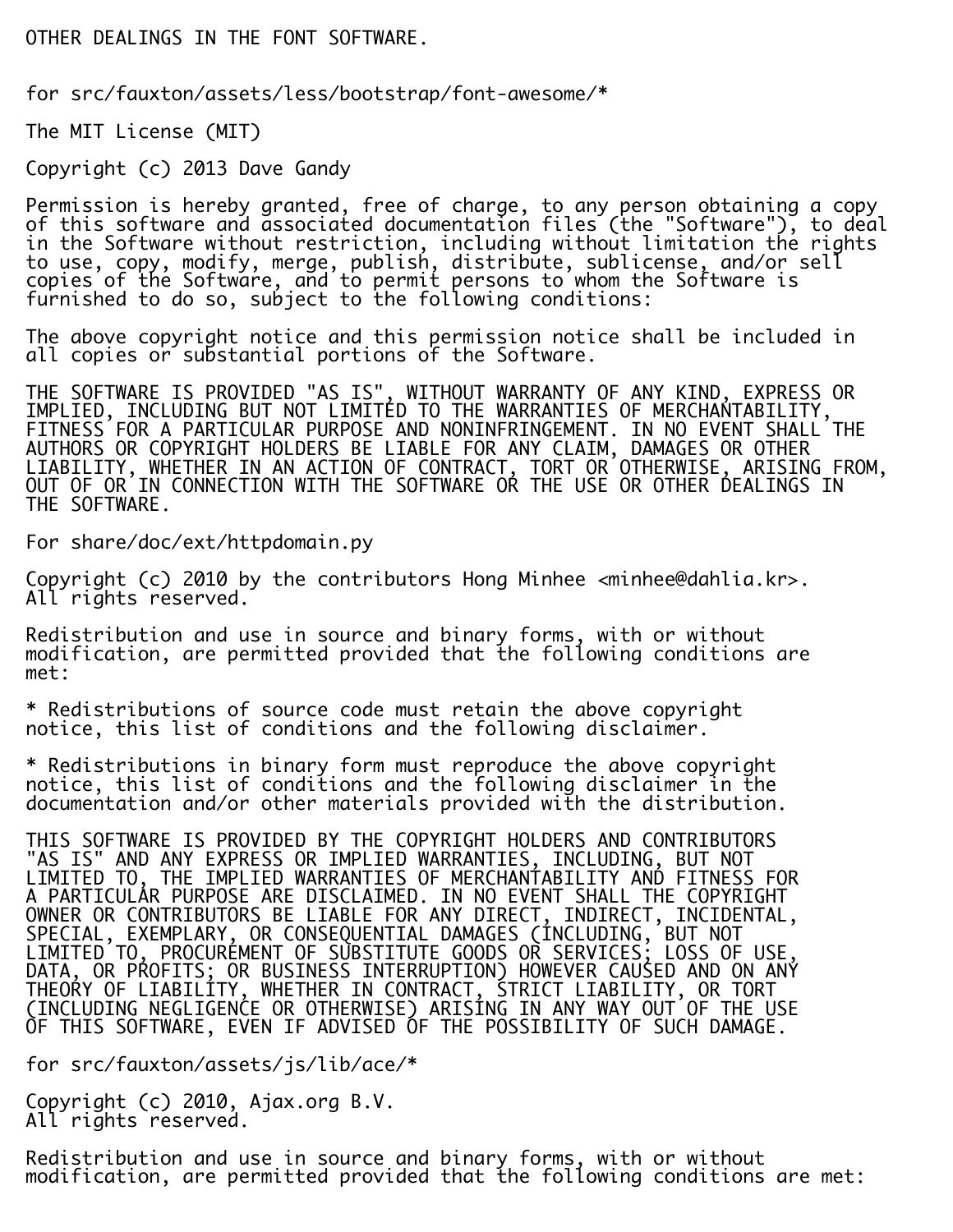\* Redistributions of source code must retain the above copyright notice, this list of conditions and the following disclaimer. \* Redistributions in binary form must reproduce the above copyright notice, this list of conditions and the following disclaimer in the documentation and/or other materials provided with the distribution. \* Neither the name of Ajax.org B.V. nor the names of its contributors may be used to endorse or promote products derived from this software without specific prior written permission.

THIS SOFTWARE IS PROVIDED BY THE COPYRIGHT HOLDERS AND CONTRIBUTORS "AS IS" AND ANY EXPRESS OR IMPLIED WARRANTIES, INCLUDING, BUT NOT LIMITED TO, THE IMPLIED WARRANTIES OF MERCHANTABILITY AND FITNESS FOR A PARTICULAR PURPOSE ARE DISCLAIMED. IN NO EVENT SHALL AJAX.ORG B.V. BE LIABLE FOR ANY DIRECT, INDIRECT, INCIDENTAL, SPECIAL, EXEMPLARY, OR CONSEQUENTIAL DAMAGES (INCLUDING, BUT NOT LIMITED TO, PROCUREMENT OF SUBSTITUTE GOODS OR SERVICES; LOSS OF USE, DATA, OR PROFITS; OR BUSINESS INTERRUPTION) HOWEVER CAUSED AND ON ANY THEORY OF LIABILITY, WHETHER IN CONTRACT, STRICT LIABILITY, OR TORT (INCLUDING NEGLIGENCE OR OTHERWISE) ARISING IN ANY WAY OUT OF THE USE OF THIS SOFTWARE, EVEN IF ADVISED OF THE POSSIBILITY OF SUCH DAMAGE.

for src/fauxton/assets/js/plugins/beautify.js The MIT License (MIT)

Copyright (c) 2007-2013 Einar Lielmanis and contributors.

Permission is hereby granted, free of charge, to any person obtaining a copy of this software and associated documentation files (the "Software"), to deal in the Software without restriction, including without limitation the rights to use, copy, modify, merge, publish, distribute, sublicense, and/or sell copies of the Software, and to permit persons to whom the Software is furnished to do so, subject to the following conditions:

The above copyright notice and this permission notice shall be included in all copies or substantial portions of the Software.

THE SOFTWARE IS PROVIDED "AS IS", WITHOUT WARRANTY OF ANY KIND, EXPRESS OR IMPLIED, INCLUDING BUT NOT LIMITED TO THE WARRANTIES OF MERCHANTABILITY, FITNESS FOR A PARTICULAR PURPOSE AND NONINFRINGEMENT. IN NO EVENT SHALL THE AUTHORS OR COPYRIGHT HOLDERS BE LIABLE FOR ANY CLAIM, DAMAGES OR OTHER LIABILITY, WHETHER IN AN ACTION OF CONTRACT, TORT OR OTHERWISE, ARISING FROM, OUT OF OR IN CONNECTION WITH THE SOFTWARE OR THE USE OR OTHER DEALINGS IN THE SOFTWARE.

for src/fauxton/assets/js/plugins/cloudant.pagingcollection.js

Apache License Version 2.0, January 2004 http://www.apache.org/licenses/

TERMS AND CONDITIONS FOR USE, REPRODUCTION, AND DISTRIBUTION

1. Definitions.

"License" shall mean the terms and conditions for use, reproduction, and distribution as defined by Sections 1 through 9 of this document.

"Licensor" shall mean the copyright owner or entity authorized by the copyright owner that is granting the License.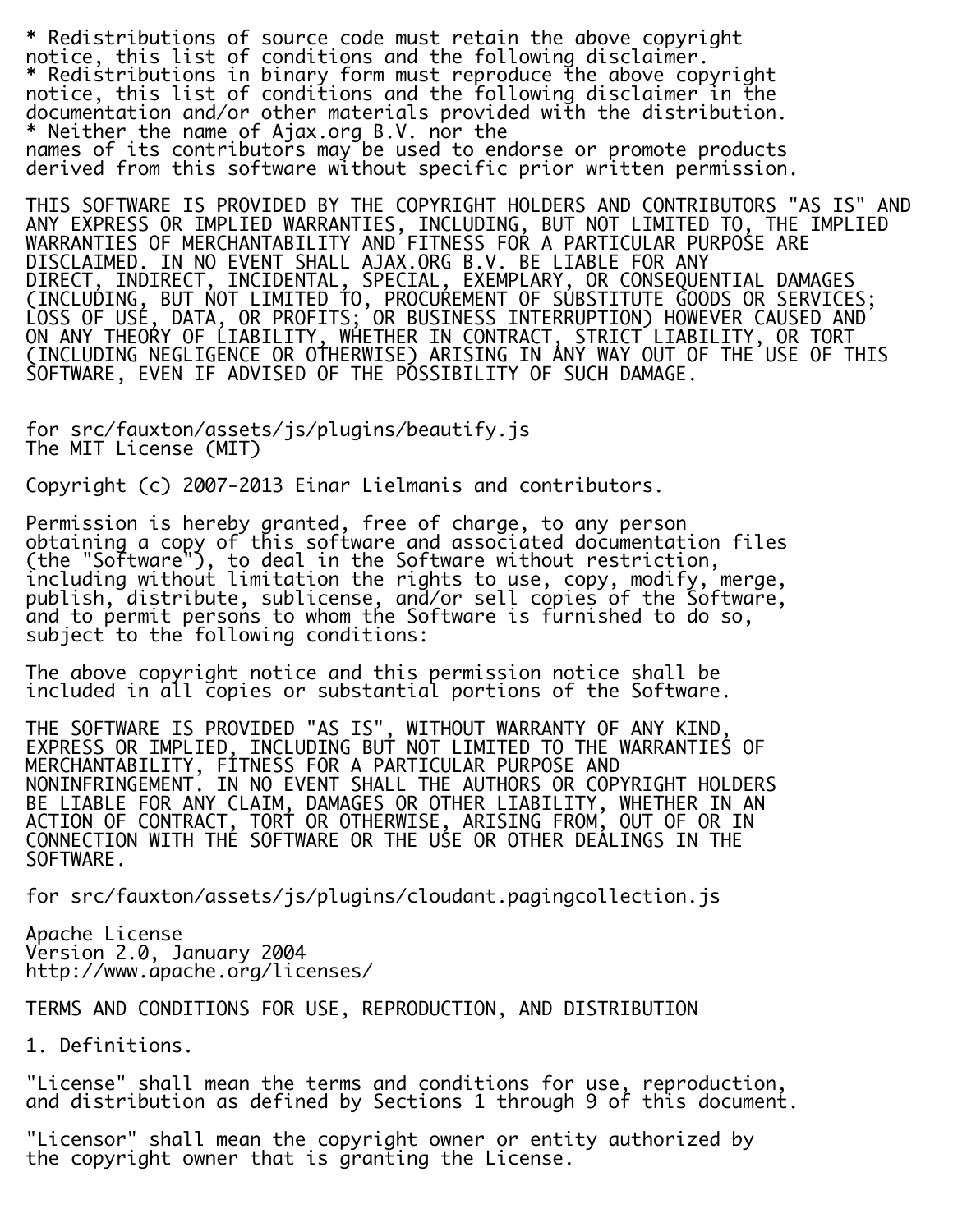"Legal Entity" shall mean the union of the acting entity and all other entities that control, are controlled by, or are under common control with that entity. For the purposes of this definition, "control" means (i) the power, direct or indirect, to cause the direction or management of such entity, whether by contract or otherwise, or (ii) ownership of fifty percent (50%) or more of the outstanding shares, or (iii) beneficial ownership of such entity.

"You" (or "Your") shall mean an individual or Legal Entity exercising permissions granted by this License.

"Source" form shall mean the preferred form for making modifications, including but not limited to software source code, documentation source, and configuration files.

"Object" form shall mean any form resulting from mechanical transformation or translation of a Source form, including but not limited to compiled object code, generated documentation, and conversions to other media types.

"Work" shall mean the work of authorship, whether in Source or Object form, made available under the License, as indicated by a copyright notice that is included in or attached to the work (an example is provided in the Appendix below).

"Derivative Works" shall mean any work, whether in Source or Object form, that is based on (or derived from) the Work and for which the editorial revisions, annotations, elaborations, or other modifications represent, as a whole, an original work of authorship. For the purposes of this License, Derivative Works shall not include works that remain separable from, or merely link (or bind by name) to the interfaces of, the Work and Derivative Works thereof.

"Contribution" shall mean any work of authorship, including the original version of the Work and any modifications or additions to that Work or Derivative Works thereof, that is intentionally submitted to Licensor for inclusion in the Work by the copyright owner or by an individual or Legal Entity authorized to submit on behalf of the copyright owner. For the purposes of this definition, "submitted" means any form of electronic, verbal, or written communication sent to the Licensor or its representatives, including but not limited to communication on electronic mailing lists, source code control systems, and issue tracking systems that are managed by, or on behalf of, the Licensor for the purpose of discussing and improving the Work, but excluding communication that is conspicuously marked or otherwise designated in writing by the copyright owner as "Not a Contribution."

"Contributor" shall mean Licensor and any individual or Legal Entity on behalf of whom a Contribution has been received by Licensor and subsequently incorporated within the Work.

2. Grant of Copyright License. Subject to the terms and conditions of this License, each Contributor hereby grants to You a perpetual, worldwide, non-exclusive, no-charge, royalty-free, irrevocable copyright license to reproduce, prepare Derivative Works of, publicly display, publicly perform, sublicense, and distribute the Work and such Derivative Works in Source or Object form.

3. Grant of Patent License. Subject to the terms and conditions of this License, each Contributor hereby grants to You a perpetual, worldwide, non-exclusive, no-charge, royalty-free, irrevocable (except as stated in this section) patent license to make, have made,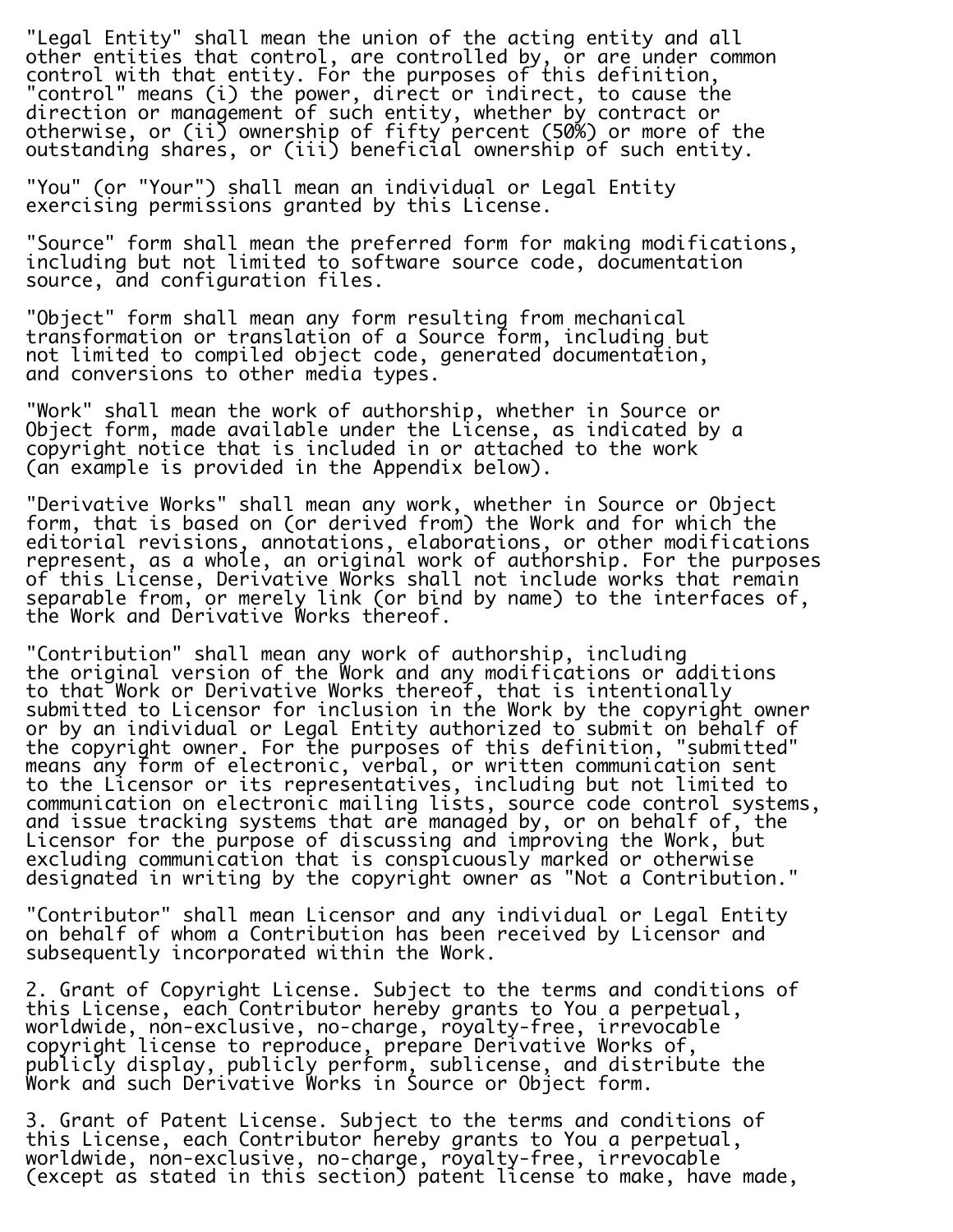use, offer to sell, sell, import, and otherwise transfer the Work, where such license applies only to those patent claims licensable by such Contributor that are necessarily infringed by their Contribution(s) alone or by combination of their Contribution(s) with the Work to which such Contribution(s) was submitted. If You institute patent litigation against any entity (including a cross-claim or counterclaim in a lawsuit) alleging that the Work or a Contribution incorporated within the Work constitutes direct or contributory patent infringement, then any patent licenses granted to You under this License for that Work shall terminate as of the date such litigation is filed.

4. Redistribution. You may reproduce and distribute copies of the Work or Derivative Works thereof in any medium, with or without modifications, and in Source or Object form, provided that You meet the following conditions:

(a) You must give any other recipients of the Work or Derivative Works a copy of this License; and

(b) You must cause any modified files to carry prominent notices stating that You changed the files; and

(c) You must retain, in the Source form of any Derivative Works that You distribute, all copyright, patent, trademark, and attribution notices from the Source form of the Work, excluding those notices that do not pertain to any part of the Derivative Works; and

(d) If the Work includes a "NOTICE" text file as part of its distribution, then any Derivative Works that You distribute must include a readable copy of the attribution notices contained within such NOTICE file, excluding those notices that do not pertain to any part of the Derivative Works, in at least one of the following places: within a NOTICE text file distributed as part of the Derivative Works; within the Source form or documentation, if provided along with the Derivative Works; or, within a display generated by the Derivative Works, if and wherever such third-party notices normally appear. The contents of the NOTICE file are for informational purposes only and do not modify the License. You may add Your own attribution notices within Derivative Works that You distribute, alongside or as an addendum to the NOTICE text from the Work, provided that such additional attribution notices cannot be construed as modifying the License.

You may add Your own copyright statement to Your modifications and may provide additional or different license terms and conditions for use, reproduction, or distribution of Your modifications, or for any such Derivative Works as a whole, provided Your use, reproduction, and distribution of the Work otherwise complies with the conditions stated in this License.

5. Submission of Contributions. Unless You explicitly state otherwise, any Contribution intentionally submitted for inclusion in the Work by You to the Licensor shall be under the terms and conditions of this License, without any additional terms or conditions. Notwithstanding the above, nothing herein shall supersede or modify the terms of any separate license agreement you may have executed with Licensor regarding such Contributions.

6. Trademarks. This License does not grant permission to use the trade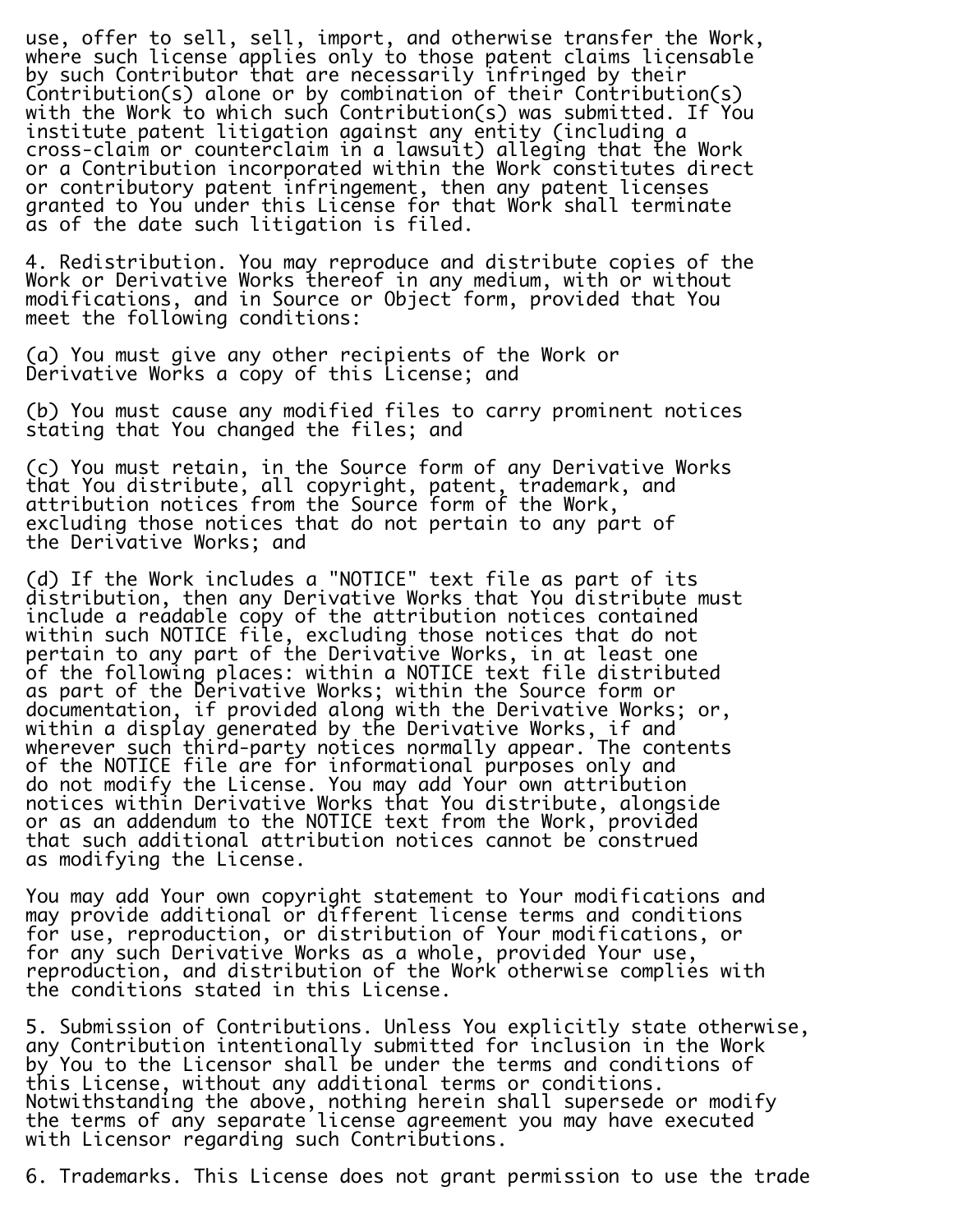names, trademarks, service marks, or product names of the Licensor, except as required for reasonable and customary use in describing the origin of the Work and reproducing the content of the NOTICE file.

7. Disclaimer of Warranty. Unless required by applicable law or agreed to in writing, Licensor provides the Work (and each Contributor provides its Contributions) on an "AS IS" BASIS, WITHOUT WARRANTIES OR CONDITIONS OF ANY KIND, either express or implied, including, without limitation, any warranties or conditions of TITLE, NON-INFRINGEMENT, MERCHANTABILITY, or FITNESS FOR A PARTICULAR PURPOSE. You are solely responsible for determining the appropriateness of using or redistributing the Work and assume any risks associated with Your exercise of permissions under this License.

8. Limitation of Liability. In no event and under no legal theory, whether in tort (including negligence), contract, or otherwise, unless required by applicable law (such as deliberate and grossly negligent acts) or agreed to in writing, shall any Contributor be liable to You for damages, including any direct, indirect, special, incidental, or consequential damages of any character arising as a result of this License or out of the use or inability to use the Work (including but not limited to damages for loss of goodwill, work stoppage, computer failure or malfunction, or any and all other commercial damages or losses), even if such Contributor has been advised of the possibility of such damages.

9. Accepting Warranty or Additional Liability. While redistributing the Work or Derivative Works thereof, You may choose to offer, and charge a fee for, acceptance of support, warranty, indemnity, or other liability obligations and/or rights consistent with this License. However, in accepting such obligations, You may act only on Your own behalf and on Your sole responsibility, not on behalf of any other Contributor, and only if You agree to indemnify, defend, and hold each Contributor harmless for any liability incurred by, or claims asserted against, such Contributor by reason of your accepting any such warranty or additional liability.

END OF TERMS AND CONDITIONS

APPENDIX: How to apply the Apache License to your work.

To apply the Apache License to your work, attach the following boilerplate notice, with the fields enclosed by brackets "{}"  $\,$ replaced with your own identifying information. (Don't include the brackets!) The text should be enclosed in the appropriate comment syntax for the file format. We also recommend that a file or class name and description of purpose be included on the same "printed page" as the copyright notice for easier identification within third-party archives.

Copyright {yyyy} {name of copyright owner}

Licensed under the Apache License, Version 2.0 (the "License"); you may not use this file except in compliance with the License. You may obtain a copy of the License at

http://www.apache.org/licenses/LICENSE-2.0

Unless required by applicable law or agreed to in writing, software distributed under the License is distributed on an "AS IS" BASIS, WITHOUT WARRANTIES OR CONDITIONS OF ANY KIND, either express or implied. See the License for the specific language governing permissions and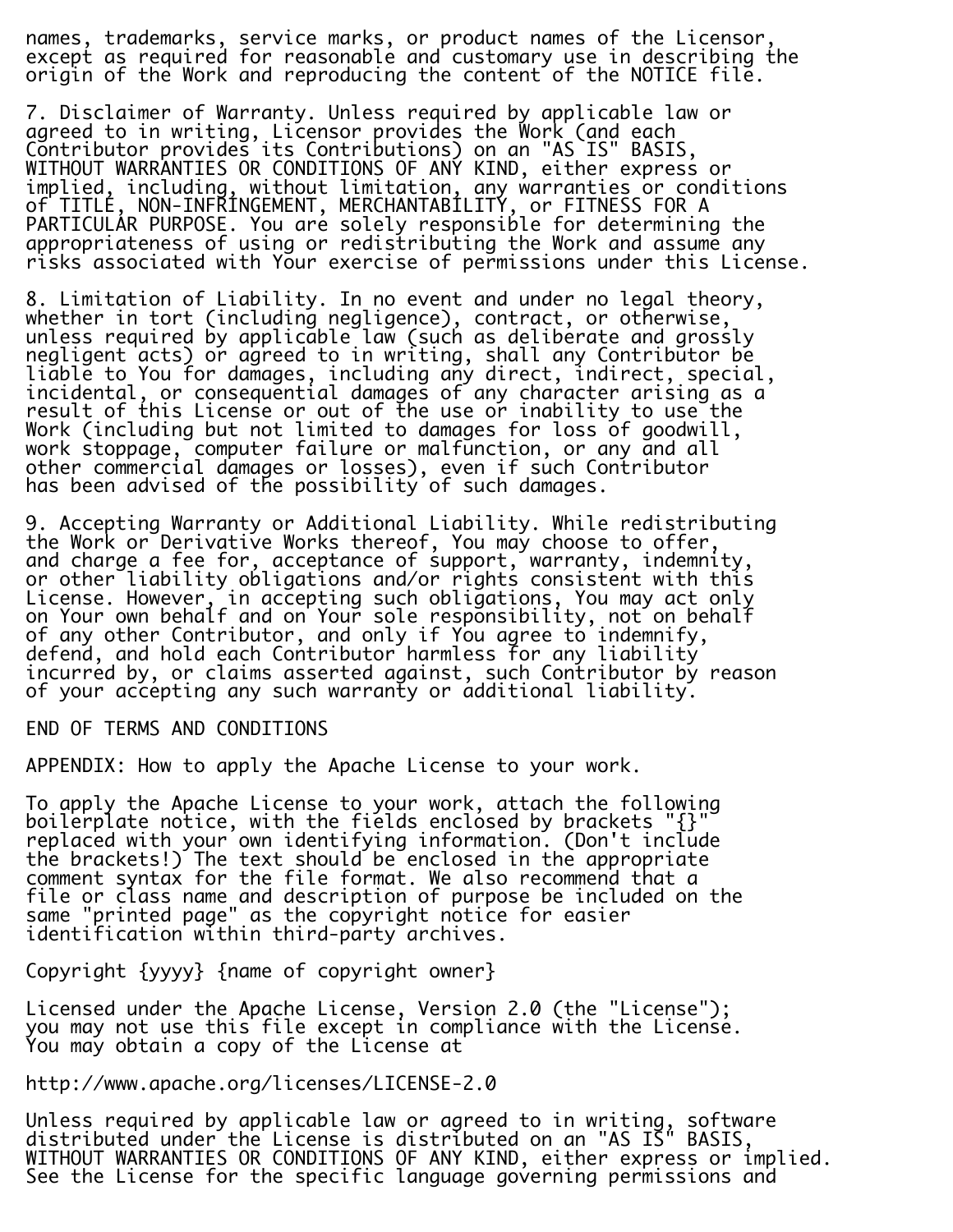limitations under the License.

Apache CouchDB Copyright 2009-2014 The Apache Software Foundation

- This product includes software developed at The Apache Software Foundation (http://www.apache.org/).
- This product also includes the following third-party components:
- \* ac\_check\_icu.m4 (http://autoconf-archive.cryp.to/ac\_check\_icu.html)
- Copyright 2008, Akos Maroy <darkeye@tyrell.hu>
- \* ac\_check\_curl.m4 (http://autoconf-archive.cryp.to/ac\_check\_curl.html)
- Copyright 2008, Akos Maroy <darkeye@tyrell.hu>
- \* pkg.m4 (http://http://pkg-config.freedesktop.org/wiki/)
- Copyright 2004, Scott James Remnant <scott@netsplit.com>
- \* jQuery (http://jquery.org/)
- Copyright 2012 jQuery Foundation and other contributors \* jQuery UI (http://jqueryui.com)
- Copyright 2011, Paul Bakaus
- \* json2.js (http://www.json.org/)
- Public domain
- \* MochiWeb (http://code.google.com/p/mochiweb/)
- Copyright 2007, Mochi Media Coporation
- \* ibrowse (http://github.com/cmullaparthi/ibrowse/tree/master)
- Copyright 2005-2012, Chandrashekhar Mullaparthi
- \* Erlang OAuth (http://github.com/tim/erlang-oauth)
- Copyright 2012, the authors and contributors
- \* ETap (http://github.com/ngerakines/etap/)
- Copyright 2009, Nick Gerakines <nick@gerakines.net>
- \* mimeparse.js (http://code.google.com/p/mimeparse/)
- Copyright 2009, Chris Anderson <jchris@apache.org>
- \* base64.js

Copyright 1999, Masanao Izumo <iz@onicos.co.jp>

- \* jspec.js (http://visionmedia.github.com/jspec/)
- Copyright 2010 TJ Holowaychuk <tj@vision-media.ca>
- \* yajl (http://lloyd.github.com/yajl/)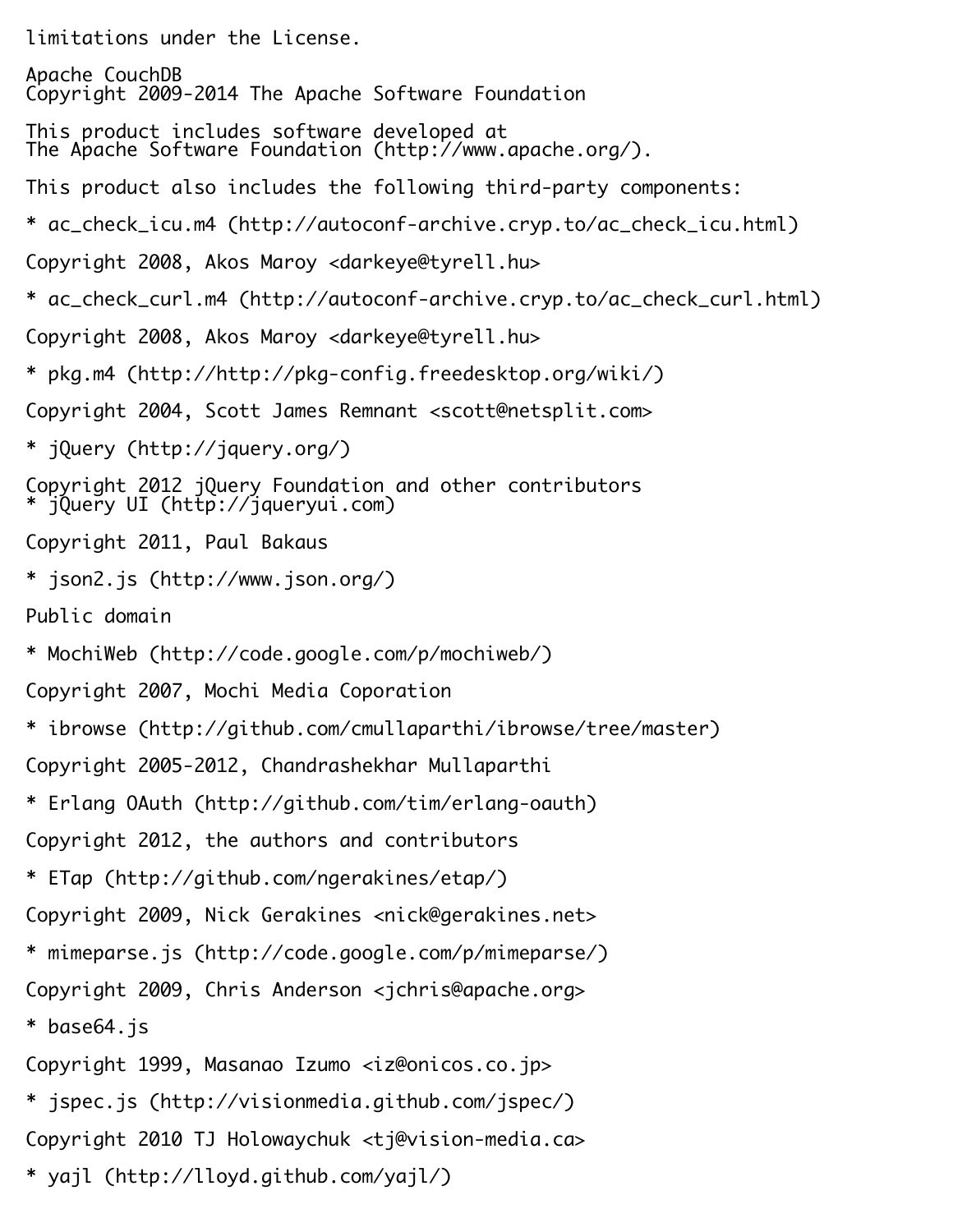Copyright 2010, Lloyd Hilaiel

- \* snappy (http://code.google.com/p/snappy/)
- Copyright 2005, Google Inc.
- \* snappy-erlang-nif (https://github.com/fdmanana/snappy-erlang-nif)
- Copyright 2011, Filipe David Manana <fdmanana@apache.org>
- \* CoffeeScript (http://coffeescript.org/)
- Copyright 2011, Jeremy Ashkenas
- \* Sphinx (http://sphinx-doc.org/) Copyright 2011, the Sphinx team
- \* Sizzle (http://sizzlejs.com/) Copyright 2010, The Dojo Foundation \* Underscore.js 1.4.2 (http://underscorejs.org)
- Copyright 2012, Jeremy Ashkenas
- \* almond.js (http://github.com/jrburke/almond)
- Copyright 2011, The Dojo Foundation
- \* backbone.js (http://backbonejs.org/)
- Copyright 2012, Jeremy Ashkenas, DocumentCloud Inc.
- \* Bootstrap (http://twitter.github.com/bootstrap/)
- Copyright 2012, Twitter, Inc.
- \* d3.js (http://d3js.org)
- Copyright 2012, Michael Bostock
- \* Lodash (http://lodash.com/)
- Copyright 2012, John-David Dalton <http://allyoucanleet.com/>
- \* nvd3.js (http://nvd3.org/)
- Copyright 2012, Novus Partners, Inc.
- \* backbone.layoutmanager.js (https://github.com/tbranyen/backbone.layoutmanager)
- Copyright 2012, Tim Branyen (@tbranyen)
- \* prettify.js (http://code.google.com/p/google-code-prettify/)
- Copyright 2011, Mike Samuel et al
- \* PouchDB (https://github.com/daleharvey/pouchdb)
- Copyright 2012, Dale Harvey et al
- \* require.js (https://github.com/jrburke/requirejs)